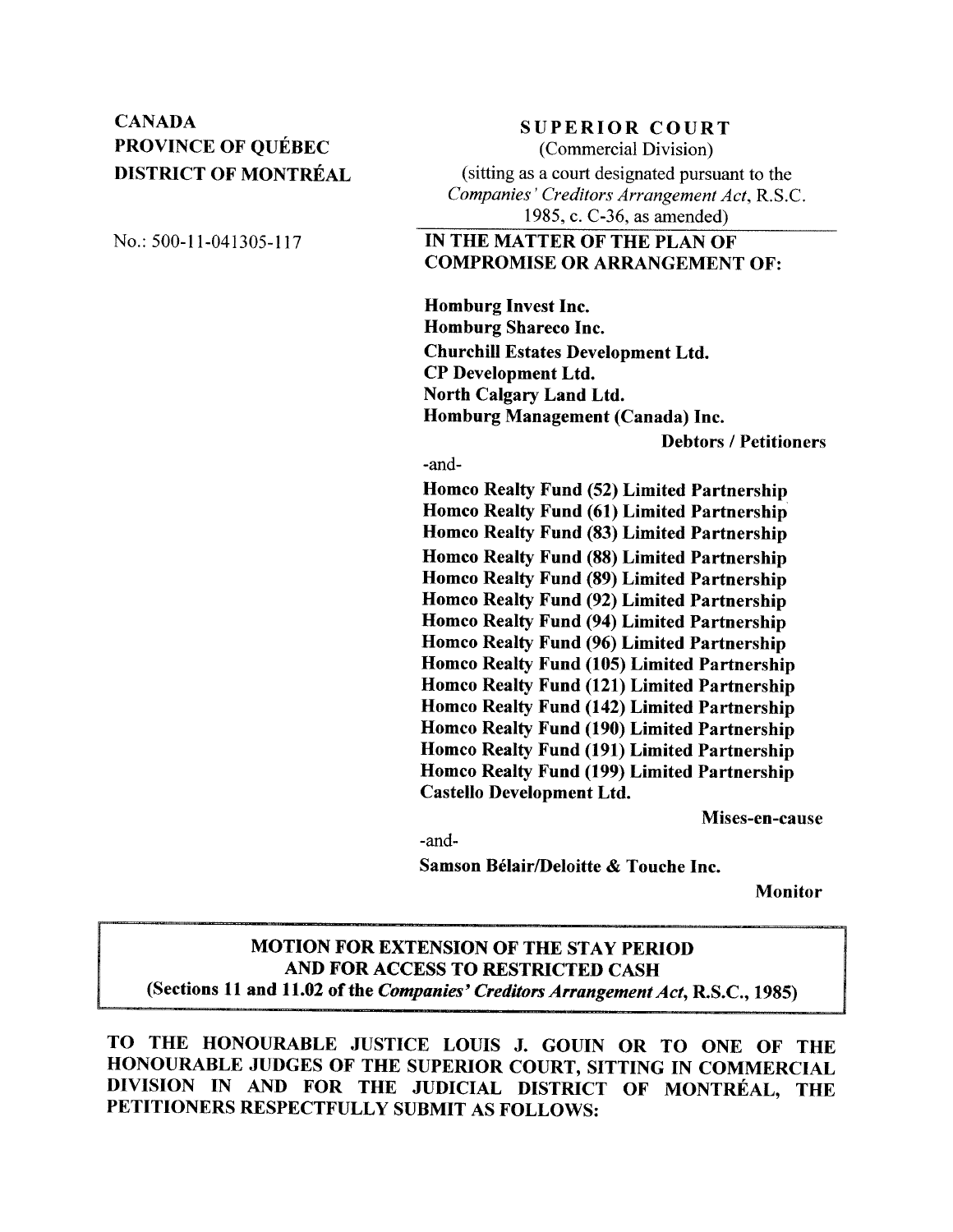#### I. **INTRODUCTION**

- On September 9, 2011, the Honourable Louis J. Gouin, J.S.C. issued an order  $1<sub>1</sub>$ (the "Initial Order") pursuant to the Companies Creditors' Arrangement Act, R.S.C. 1985, c. C-36 (the "CCAA") in respect of Homburg Invest Inc. ("HII"), Homburg Shareco Inc. ("Shareco"), Churchill Estates Development Ltd., Inverness Estates Development Ltd. ("Inverness") and CP Development Ltd. (collectively the "Initial **Debtors**") as appears from the Court record:
- $2.$ Pursuant to the Initial Order, Samson Bélair/Deloitte & Touche Inc. (the "Monitor") was appointed as Monitor of the Initial Debtors and a stay of proceedings (the "Stay of Proceedings") was issued from the date of the Initial Order until October 7, 2011;
- 3. On October 7, 2011, this Court issued an order (the "First Extension Order") extending the Stay of Proceedings. Since then, this Court has further extended the Stay of Proceedings, most recently until January 17, 2014 (the "Stay Period"), as appears from the Court record;
- $4.$ As appears from the Initial Order and the First Extension Order, the Stay of Proceedings was initially extended in favour of the following limited partnerships: Homco Realty Fund (52) Limited Partnership ("Homco 52"), Homco Realty Fund (88) Limited Partnership ("Homco 88"), Homco Realty Fund (89) Limited Partnership, Homco Realty Fund (92) Limited Partnership, Homco Realty Fund (94) Limited Partnership ("Homco 94"), Homco Realty Fund (105) Limited Partnership ("Homco 105"), Homco Realty Fund (121) Limited Partnership ("Homco 121"), Homco Realty Fund (122) Limited Partnership ("Homco 122"), Homco Realty Fund (142) Limited Partnership and Homco Realty Fund (199) Limited Partnership (collectively the "Initial Mises-en-cause");
- On May 31, 2012, this Court issued an order amending the Initial Order to add North 5. Calgary Land Ltd. ("NCLL") as a Petitioner and Homco Realty Fund (96) Limited Partnership ("Homco 96") as an Applicant Partnership thereunder. On December 14, 2012, this Court issued a further order amending the Initial Order to add Homco Realty Fund (190) Limited Partnership ("Homco 190") and Homco Realty Fund (191) Limited Partnership ("Homco 191") as Applicant Partnerships:
- 6. By Order of the Court made on February 6, 2013, the Initial Order was further amended to add Homco Realty Fund (61) Limited Partnership ("Homco 61") as an additional Applicant Partnership and Castello Development Ltd. ("Castello") as a mise-en-cause. On March 14, 2013, the Initial Order was further amended to add Homburg Management (Canada) Inc. ("HMCI") as an additional Petitioner. On April 26, 2013, this Court issued a further order amending the Initial Order to add Homco Realty Fund (83) Limited Partnership ("Homco 83") as Applicant Partnership. Finally, on July 11, 2013, this Court discontinued the stay of proceedings in respect of Homco 122 and on September 30, 2013, this Court discontinued the stay of proceedings in respect of Inverness (NCLL, Homco 96, Homco 190, Homco 191, Homco 61, Castello, HMCI, Homco 83, the Initial Debtors and the Initial Mises-en-cause (excluding Homco 122 and Inverness) are collectively referred to as the "HII Group");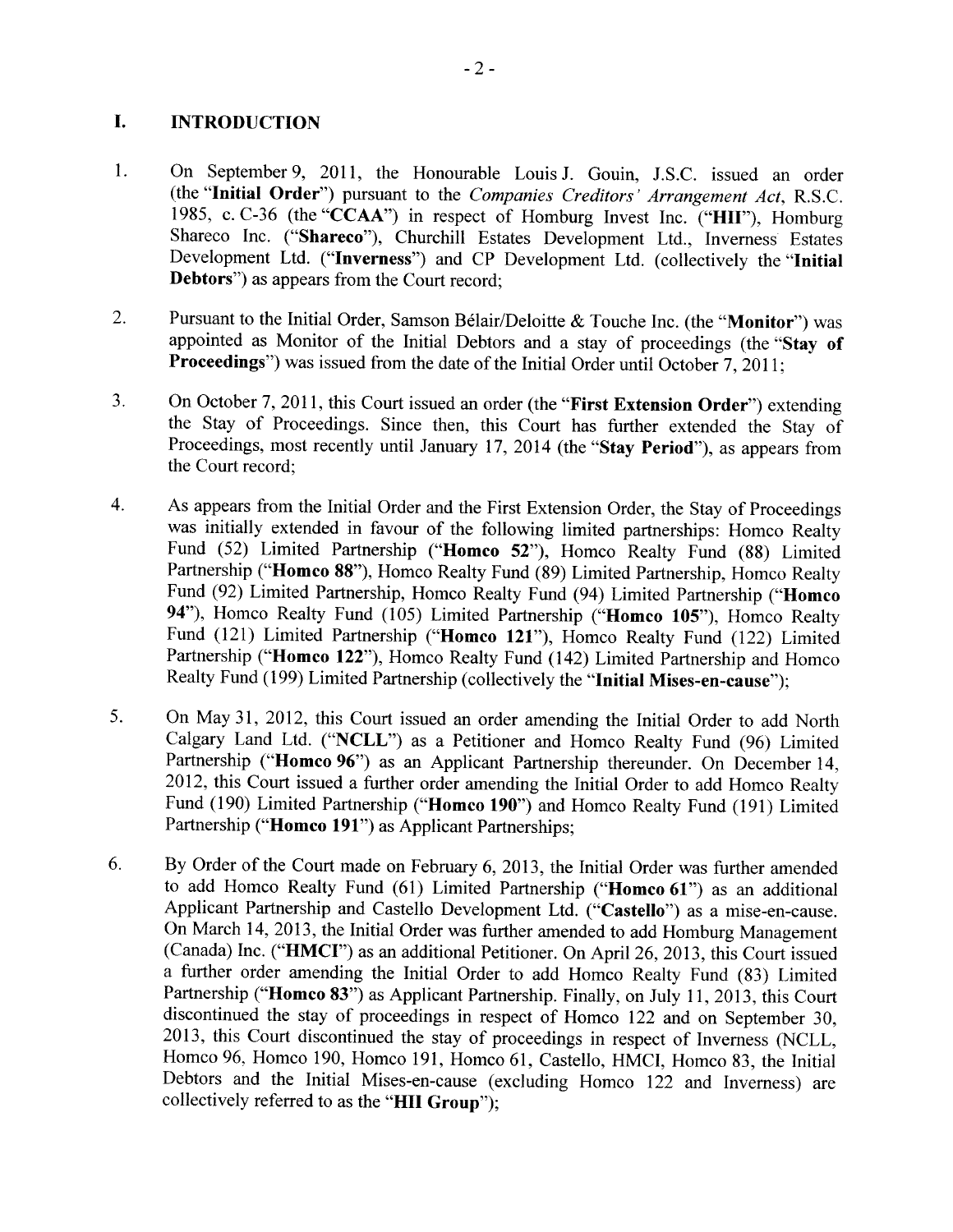$7.$ The HII Group respectfully requests that this Honourable Court render the orders sought herein to extend the Stay Period until February 7, 2014 and to grant access to the required amount of Restricted Cash (as defined below);

#### II. **IMPLEMENTATION OF THE PLANS OF ARRANGEMENT**

- 8. On May 30, 2013, affected creditors voted overwhelmingly in favour of the Second Joint Amended and Restated Plan of Compromise and Reorganization of HII and Shareco and the Restated Plan of Compromise of Homco 61 (the "Homco 61 Plan");
- 9. On June 5, HII and Shareco filed a Third Amended and Restated Plan of Compromise and Reorganization (the "HII/Shareco Plan" and together with the Homco 61 Plan, the "Plans"):
- 10. On June 5, 2013, this Honourable Court sanctioned the Plans, as appears from the Court record. The HII Group, the Monitor and their advisors have been working diligently in order to allow for the implementation of the transactions which will occur on Plan Implementation Date (as defined in the Plans);
- $11.$ As detailed below, the HII Group, the Monitor and their respective advisors are working to finalize and execute all arrangements and consents required to implement the Plans, the whole with a view to proceeding to implementation of the Plans as soon as possible;

#### A. Geneba licence application

- 12. As previously reported to the Court, the entity identified as Newco in the Plans was incorporated as Geneba Properties N.V. ("Geneba") under the laws of the Netherlands in July 2013. Dutch counsel for HII and Geneba have been in regular discussions with, and have submitted numerous documents to, the Dutch Autoriteit Financiële Markten ("AFM") regarding the application for a licence as a property investment company;
- 13. As also previously disclosed to the Court, in light of the enactment on July 22, 2013 of the European Alternative Investment Fund Managers Directive and of the three Level 2 Regulations supplementing it, the HII Group and Geneba had to amend certain documents already filed and file some additional documents;
- 14. There has been regular and continuous communication between the HII Group, the Monitor, Geneba and the AFM to advance the issuance of the required licence;
- 15. Since the Sixteenth Extension Order was granted on December 2, 2013, HII received questions from the Dutch central Bank on December 16, 2013. HII replied to the questions the next day;
- On December 17, 2013, the Monitor, together with representatives of Geneba and their 16. respective counsel, met with representatives of the AFM to further answer any questions the AFM had with regard to Geneba's licence application;
- HII was subsequently advised by the AFM that it would not issue a licence to Geneba 17.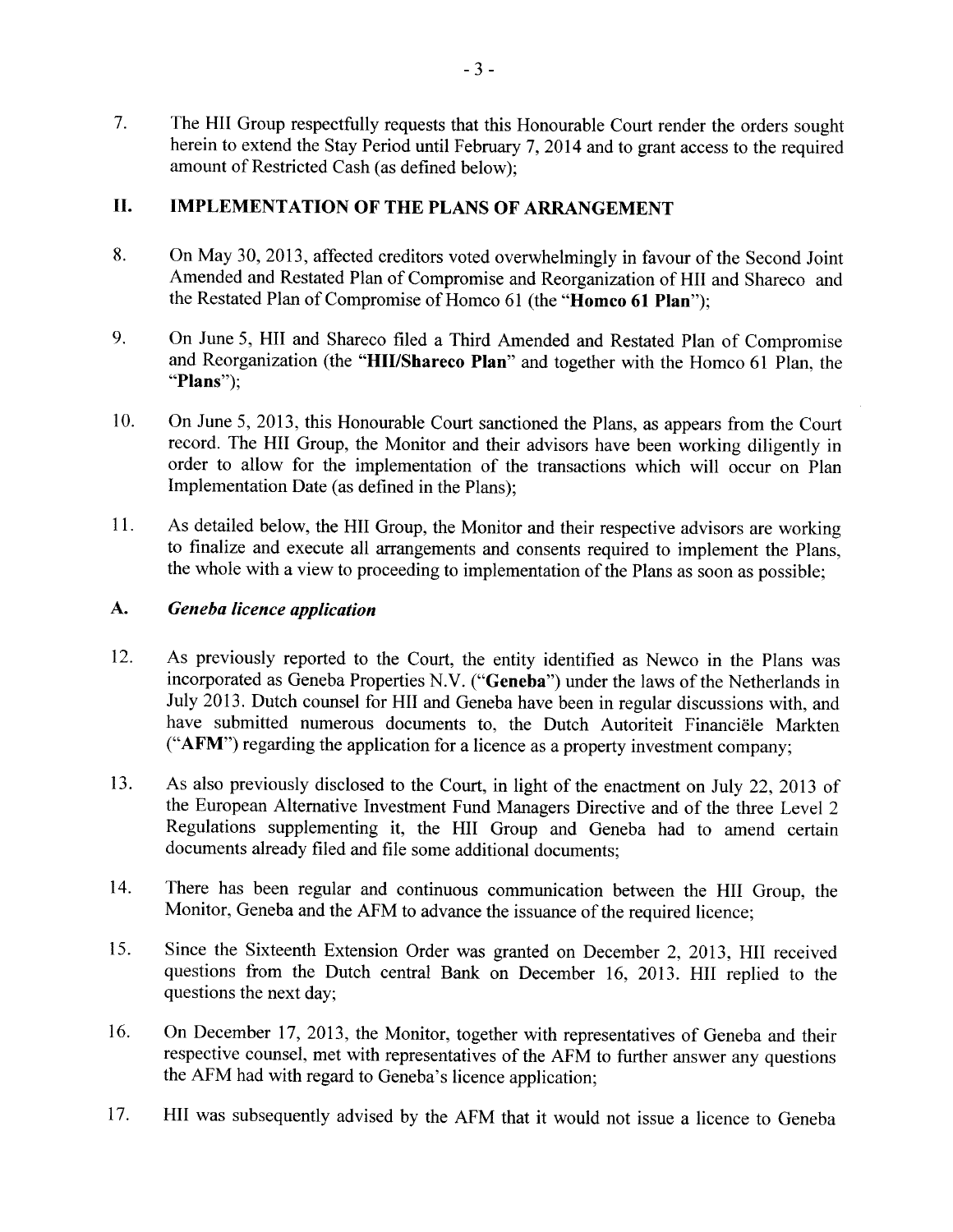prior to the end of 2013. This was communicated by HII to its creditors and other stakeholders by way of a press release issued on December 23, 2013, a copy of which is filed in support hereof as Exhibit P-1 (the "Press Release");

- 18. The AFM subsequently requested further clarification on certain issues it had previously raised. HII, Geneba, the Monitor and their respective advisors provided the required information to the AFM on January 13, 2014. As of the date hereof, all outstanding questions have been answered and all supporting documents provided;
- 19. As indicated in the Press Release, in light of their correspondence with representatives of the AFM, HII, the Monitor and Geneba are confident that a licence will be granted by the AFM in early 2014:

#### **B.** Pre-closing in advance of Plan Implementation Date

- 20. HII is actively working on finalizing all aspects of plan implementation under its control, with a view of being able to proceed as quickly as possible once the necessary external approvals are obtained. The vast majority of documents required to implement the Plans have now been signed:
- On or about November 28, 2013, the HII Group conducted a pre-closing session wherein 21. most documents required to implement the Plans were signed and retained in escrow pending Plan Implementation Date. This is a significant milestone considering the fact that there are multiple parties involved and that the consolidated closing agenda contains in excess of 800 items;

#### Ш. **OPERATIONS AND RESTRUCTURING EFFORTS**

22. Since the last extension of the Stay Period, the HII Group has continued to make significant progress. Highlights of the most significant activities of the HII Group are provided below. The HII Group refers the stakeholders and the Court to the Thirtieth Report of the Monitor to be filed in support of the present motion (the "Monitor's Thirtieth Report") for a complete description of these activities;

#### A. Loan portfolio

23. As previously disclosed to the Court, HII and its advisors sought and obtained extensions of the outside dates for Plan Implementation Date referenced in the loan agreements with certain mortgage lenders, namely HSH Nordbank AG and Falcon Private Bank Ltd. As well, HII and its advisors are in constant communication with Skandinaviska Enskilda Banken AB ("SEB"); it is currently expected that the agreements with SEB will be finalized in the weeks following the issuance of the licence by the AFM;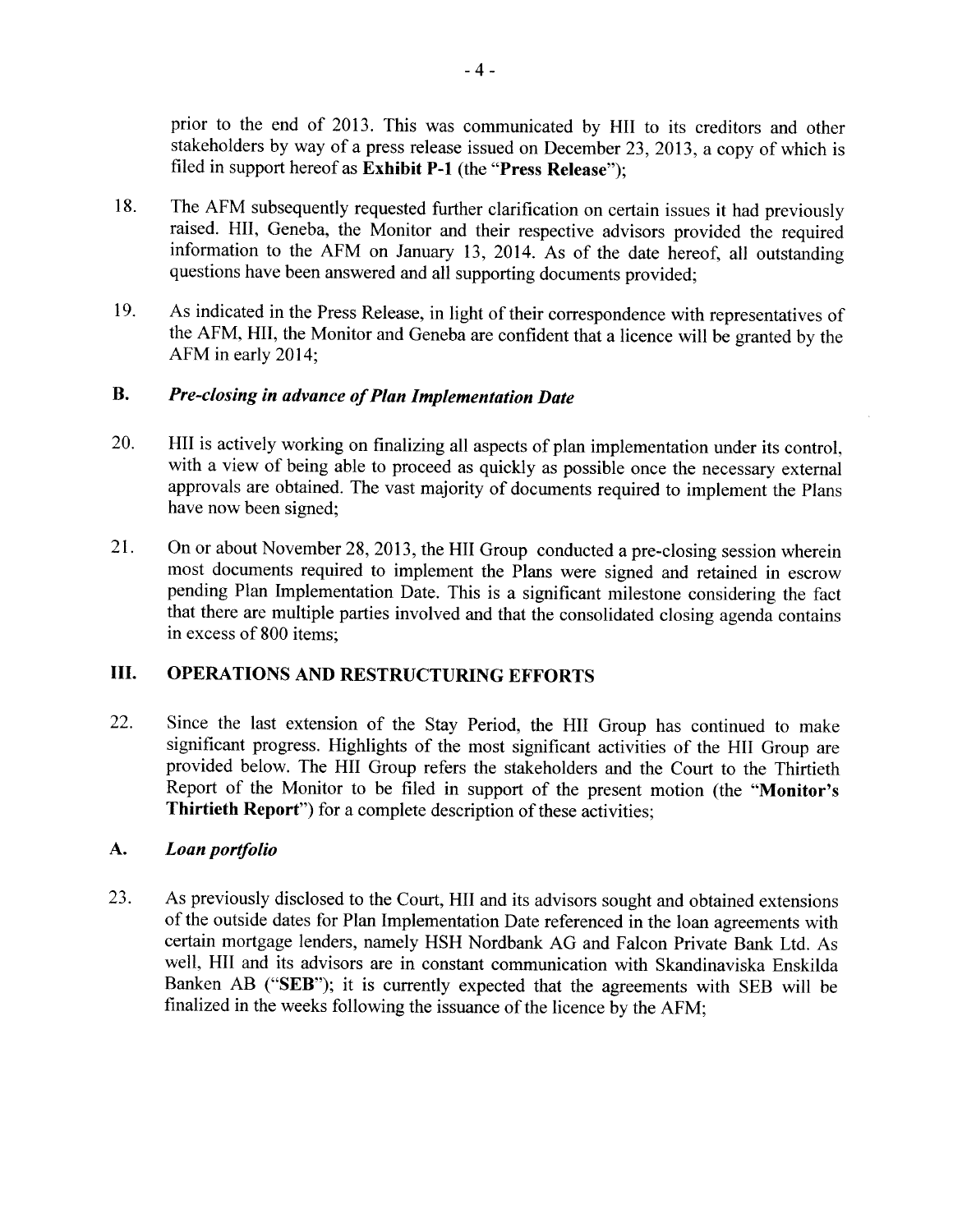#### **B. Dispositions of non-core properties**

- 24. As previously disclosed to the Court, HSBC Bank Canada ("HSBC") financed four properties in Canada: Henderson Farms (Homco 121), Kai Mortensen Towers (Homco 88), Cristal Towers (Homco 105), and Points North (NCLL);
- 25. With respect to Kai Mortensen Towers, on November 18, 2013 this Honourable Court issued the Order authorizing sale of Kai Towers and vesting order, in the Court record. That sale closed on December 19, 2013. HSBC was fully paid out in respect of this property, accordingly it is now financing three properties in Canada;
- As regards Points North and Cristal Towers, sales processes are ongoing and any sale is 26. subject to the approval of this Court. HSBC is kept informed of any material developments in the ongoing sale processes;
- 27. As to Henderson Farms, as previously disclosed to the Court, Homburg Canada Inc. has raised certain issues relating to the property. Discussions as to the best course of action are ongoing and the Court will be kept apprised of any developments;
- 28. Highlights with respect to other properties located in North America are as follows:
	- $(a)$ The sales processes for Homburg Springs East (Homco 52) and Homburg Springs West (Homco 94) are ongoing:
	- $(b)$ Castello stills holds one condominium unit which is currently on the market;
	- $(c)$ Homburg Holdings (U.S.) Inc. ("HHUS") is continuing to market four properties located in Colorado Springs. As previously disclosed to the Court, the HII Group received offers for these properties, which it is currently handling with the Monitor's assistance. As well, HHUS closed the sale of the last property remaining in Texas on December 23, 2013:
- 29. The process relating to sale of non-core properties in Canada and the United States, and any related issues, will not have any impact the Plan Implementation Date;
- 30. As will more fully appear from the Monitor's Thirtieth Report, the HII Group is continuing to diligently review its structure as and when appropriate:

#### $\mathbf{C}$ . Litigation with Homburg Canada Inc.

31. As appeared from the Motion for access to Restricted Cash dated December 16, 2013, in the Court record, litigation relating to diversion of HII funds and involving Homburg International Limited, Homburg Realty Services (U.S.) Inc. and certain related entities (collectively, the "HCI Group") was commenced in Nova Scotia and Barbados. Since that date, the HCI Group has also instituted proceedings in Colorado. HII will advise the Court of any significant development;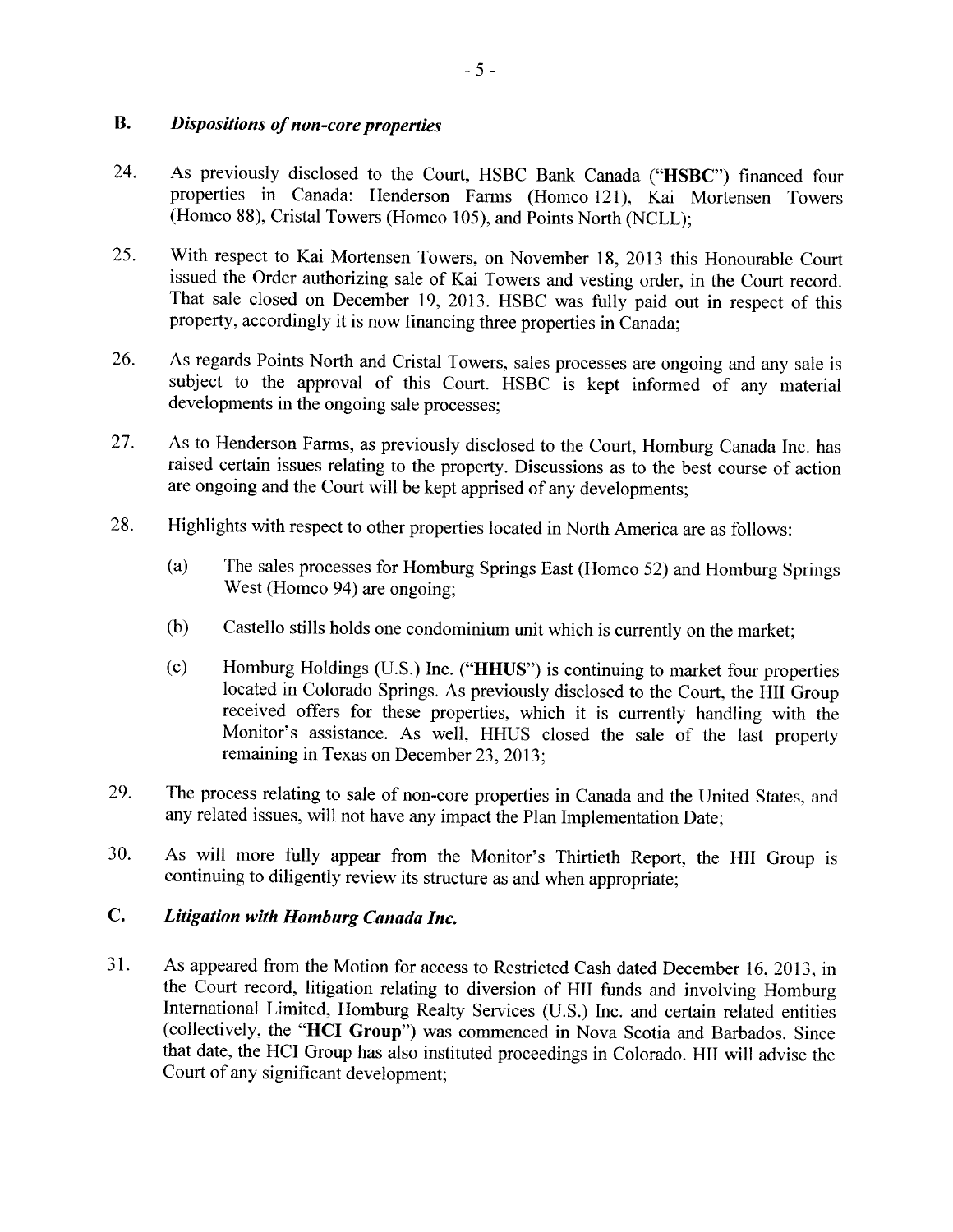#### IV. **ACCESS TO RESTRICTED CASH**

- 32. On January 20, 2012, this Honourable Court rendered a judgment authorizing the sale of Canmarc REIT units (the "REIT Units") held by Homco Realty Fund (199) L.P. (the "REIT Units Sale Order"). As previously disclosed, the REIT Units were sold and resulted in proceeds of approximately \$145 million (the "REIT Units Proceeds");
- 33. The REIT Units Sale Order provided that HII shall be entitled to have access to the REIT Units Proceeds for an amount of up to \$10 million (the "Accessible Cash") for the purposes of funding the liquidity requirements of the HII Group during its restructuring under the CCAA and that all further funding requirements are to be approved by further order of this Honourable Court:
- 34. As of the date hereof, the REIT Units Proceeds, less the Accessible Cash and the commission paid to HII's financial advisor pursuant to the REIT Units Sale Order, constitute restricted cash (the "Restricted Cash");
- 35. In light of liquidity requirements, this Honourable Court authorized the HII Group to access additional amounts of Restricted Cash, totalling \$47.635 million, as follows:
	- $(a)$ \$6 million on April 11, 2012;
	- $(b)$ \$11 million on May 31, 2012;
	- $(c)$ \$5.2 million on July 18, 2012;
	- $(d)$ \$3 million on September 14, 2012;
	- $(e)$ \$8.1 million on October 10, 2012;
	- $(f)$ \$4.95 million on August 29, 2013;
	- $(g)$ \$6.8 million on September 30, 2013; and
	- $(h)$ \$2.585 million on December 18, 2013;
- 36. The HII Group's estimated liquidity requirements for the period ending February 7, 2014 are such that, in light of the circumstances described above, access to an additional amount of Restricted Cash will be required, namely an estimated sum of approximately \$3.3 million, in order to have sufficient liquidity to pursue its restructuring efforts and meet its ongoing obligations, without using alternate sources of financing, as will appear from HII's the Monitor's Thirtieth Report to be filed in support of this motion;
- 37. In light of the foregoing, it is respectfully requested that this Honourable Court authorize HII to have access to an incremental amount of up to \$3.3 million of Restricted Cash to allow it to continue its operations and ultimately implement the Plans, the whole in the best interest of its stakeholders: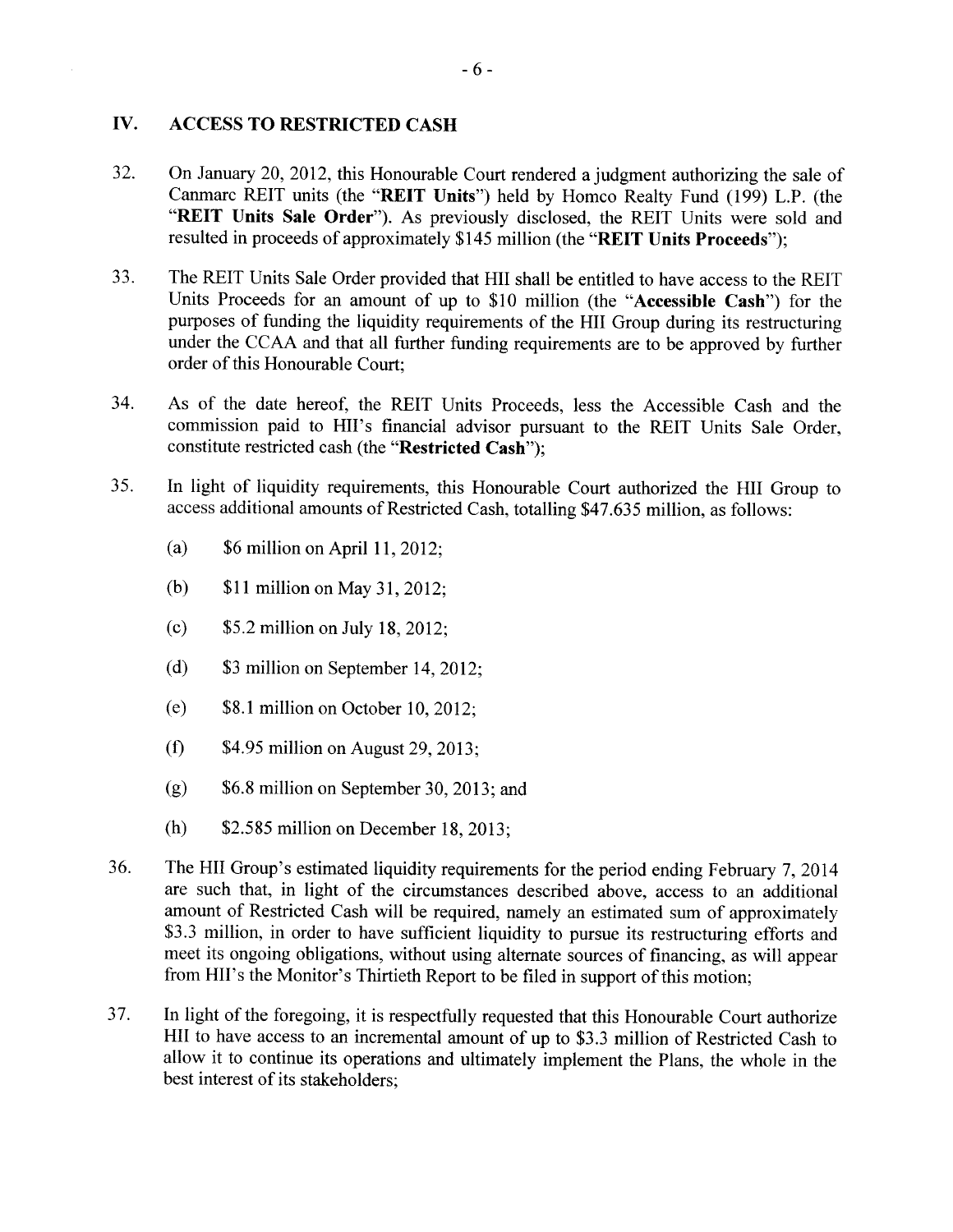#### V. **CONCLUSION**

- 38. HII is of the view that providing the relief requested herein is appropriate in the present circumstances. Accordingly, HII respectfully requests that this Honourable Court render the orders contained in the conclusions herein:
- 39. As will appear from the Monitor's Thirtieth Report, the Monitor supports the present Motion:
- 40. The HII Group has acted, and continues to act, in good faith and with the utmost diligence:
- 41. The present motion is well founded in fact and law.

# WHEREFORE, MAY IT PLEASE THIS HONOURABLE COURT TO:

- $\mathbf{1}$ . **GRANT** the present Motion for extension of the stay period and access to Restricted Cash (the "Motion");
- $\overline{2}$ . **EXTEND** the Stay Period (as defined in the Initial Order rendered by the Court on September 9, 2011 and as extended from time to time) to and including February 7, 2014;
- $\overline{3}$ . **ORDER** that Homburg Invest Inc. shall be entitled to have access to an incremental amount of up to \$3,300,000 (three million three hundred thousand dollars) of the Restricted Cash for the purposes of funding the liquidity requirements of the HII Group during its restructuring under the Companies Creditors' Arrangement Act, R.S.C. 1985, c. C-36; all further funding requirements to be approved by further order of the Court;

THE WHOLE WITHOUT COSTS, save in the event of contestation.

MONTRÉAL, January 15, 2014

 $+UP$  $4\pi H$  194

OSLER. HOSKIN & HARCOŬRT Attorneys for the Debtors and Mises-en-cause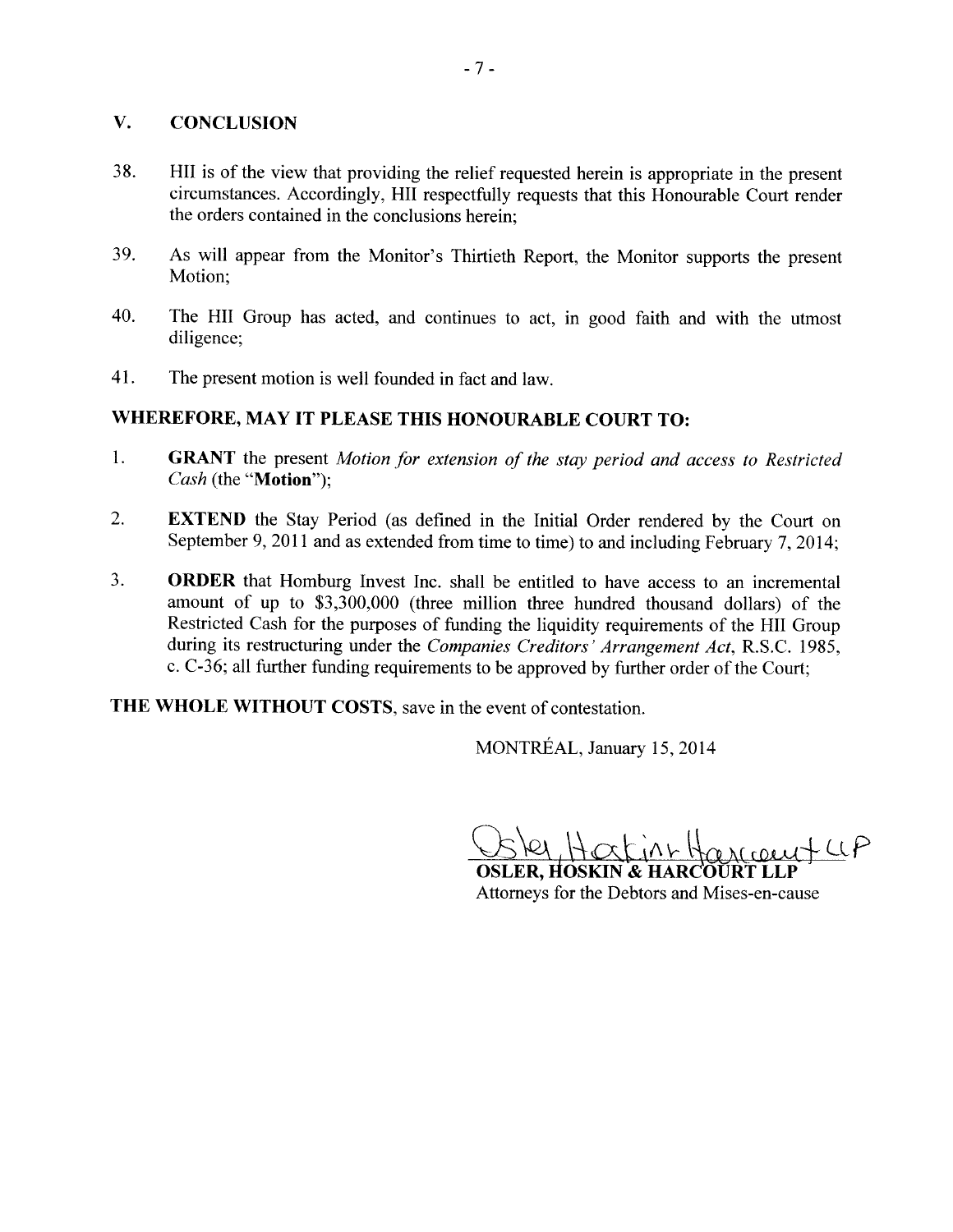áts‼g

58 k

# **AFFIDAVIT**

I the undersigned, James F. Miles, domiciled and residing at 29 Coventry Lane, Dartmouth, Nova Scotia, B2V 2K2, solemnly declare the following:

- $\mathbf{1}$ I am the Vice-President and Chief Financial Officer of Homburg Invest Inc. and duly authorized representative of the Petitioners for the purpose hereof;
- $2.$ I have taken cognizance of the attached Motion for extension of the stay period and access to Restricted Cash;
- 3. All of the facts alleged in the said motion are true.

42

(နားကို)

AND I HAVE SIGNED:

歸路

**James F. Miles** 

SOLEMNLY DECLARED BEFORE ME IN HALIFAX, NOVA SCOTIA ON THE 15TH DAY OF JANUARY 2014.

**TINE C. POUND** ity Public in and for the ovince of Nova Scotia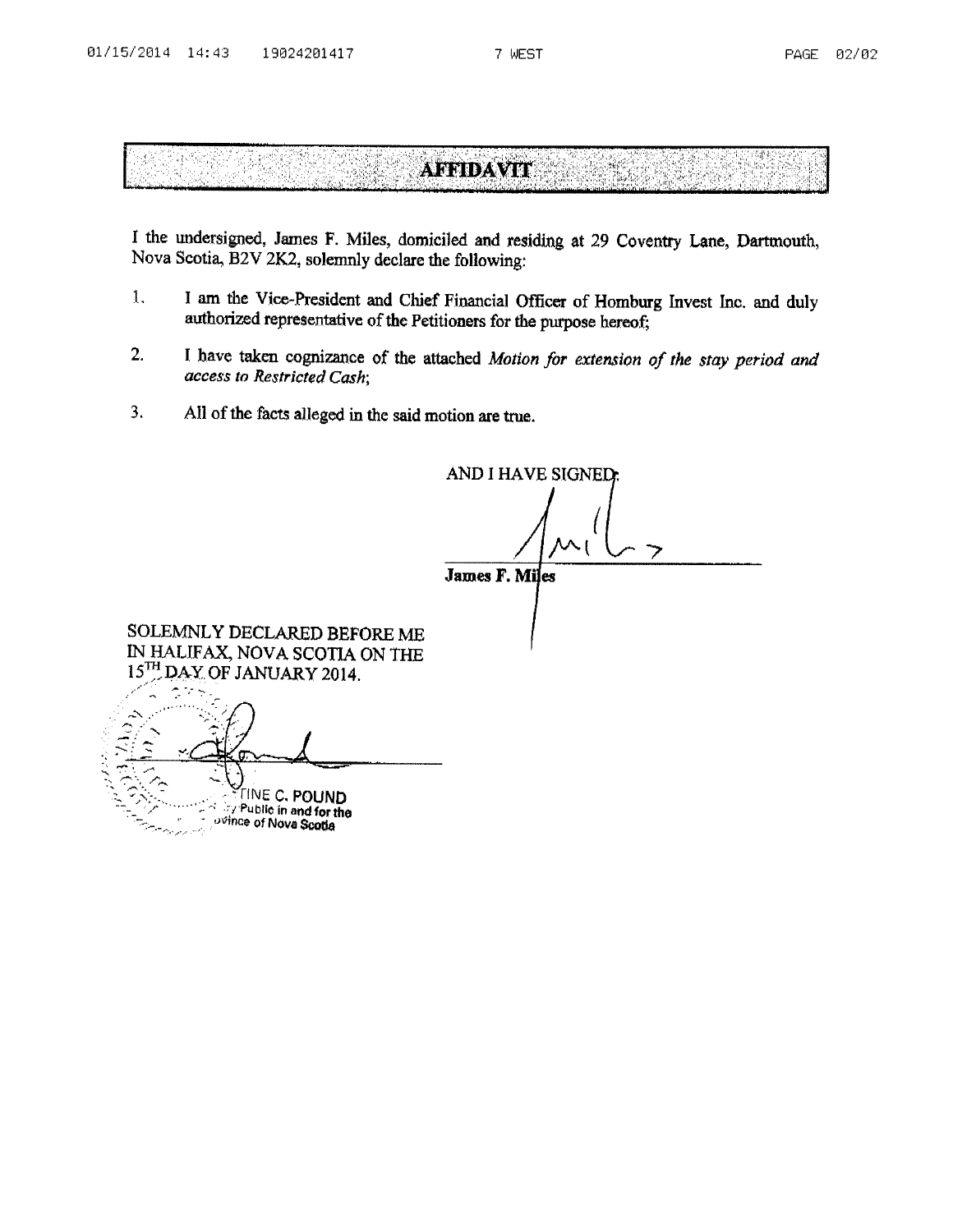# **ATTESTATION OF AUTHENTICITY**

(Article 82.1 of the Code of Civil Procedure, R.S.Q. c. C-25)

I, the undersigned, Julien Morissette, attorney, exercising my profession at Osler, Hoskin & Harcourt LLP, situated at 1000 De La Gauchetière Street West, Suite 2100, Montréal, Ouébec, solemnly declare the following:

- $1.$ I am one of the attorneys of the Petitioners to the present *Motion for extension of the stay* period and access to Restricted Cash in Court file number 500-11-041305-117;
- On January 15<sup>th</sup>, 2014 at 2:43 p.m. (Montréal time), Osler, Hoskin & Harcourt LLP  $\overline{2}$ . received by fax the Affidavit of Jamie Miles, a duly authorized representative of the Petitioners, dated the same day:
- $3.$ The copy of the Affidavit attached hereto is a true copy of the Affidavit of Jamie Miles received by fax from Christine Pound from the city of Halifax, Nova Scotia from fax number 902-420-1417;
- 4. All of the facts alleged herein are true.

AND I HAVE SIGNED:

**Julien Morissette** 

**SOLEMNLY DECLARED BEFORE ME** IN MONTRÉAL, QUÉBEC ON THE 15<sup>TH</sup> DAY OF JANUARY 2014. COMMISSIONER OF OATHS FOR THE PROVINCE OF QUÉBEC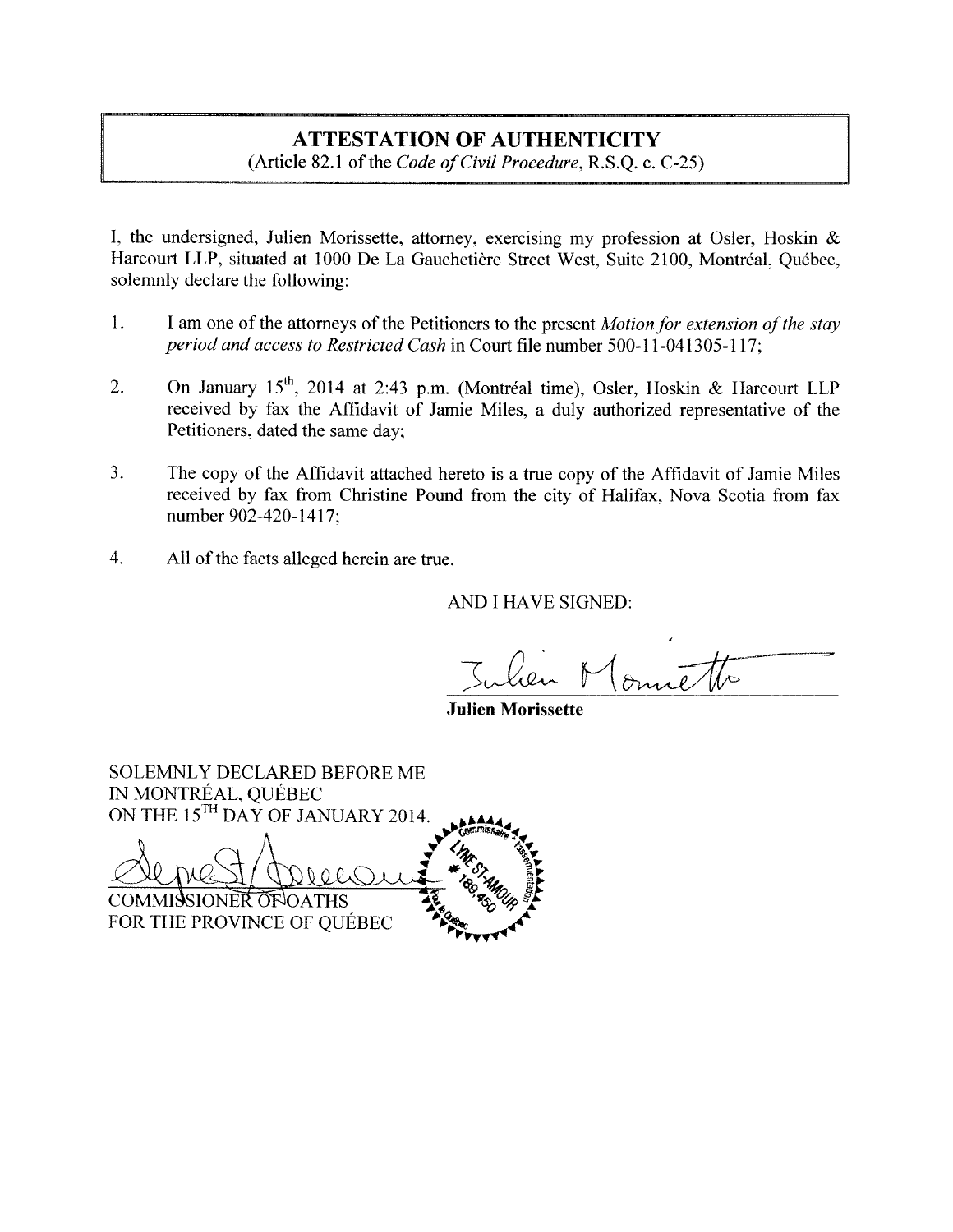# **NOTICE OF PRESENTATION**

| TO: | McCARTHY TÉTRAULT LLP<br>1000 De La Gauchetière Street West, Suite 2500<br>Montréal QC H3B 0A2<br><b>Me Mason Poplaw</b><br><b>Me Jocelyn Perreault</b><br><b>Me Alain Tardif</b><br>email: mpoplaw@mccarthy.ca<br>jperreault@mccarthy.ca<br>atardif@mccarthy.ca                                           | <b>Attorneys for the Monitor</b>                      |
|-----|------------------------------------------------------------------------------------------------------------------------------------------------------------------------------------------------------------------------------------------------------------------------------------------------------------|-------------------------------------------------------|
| TO: | <b>BENNETT JONES LLP</b><br>4500 Bankers Hall East<br>855 2 <sup>nd</sup> Street West<br>Calgary AB T2P 4K7<br>Me Kenneth T. Lenz<br>email: lenzk@bennettjones.com                                                                                                                                         | <b>Attorneys for Penn West</b>                        |
| TO: | <b>BENNETT JONES LLP</b><br>4500 Bankers Hall East<br>855 2 <sup>nd</sup> Street West<br>Calgary AB T2P 4K7<br><b>Me Chris Simard</b><br>email: simardc@bennettjones.com                                                                                                                                   | <b>Attorneys for Statoil Canada</b><br><b>Limited</b> |
| TO: | LANGLOIS KRONSTRÖM DESJARDINS LLP<br>1002 Sherbrooke Street West, 28 <sup>th</sup> Floor<br>Montréal QC H3A 3L6<br><b>Me Gerry Apostolatos</b><br><b>Me Dimitri Maniatis</b><br><b>Me Stefan Chripounoff</b><br>email:<br>gerry.apostolatos@lkd.ca<br>dimitri.maniatis@lkd.ca<br>stefan.chripounoff@lkd.ca | <b>Attorneys for Statoil Canada</b><br><b>Limited</b> |
| TO: | <b>HOMBURG CANADA INC.</b><br>600-1741 Brunswick Street<br>Halifax NS B3J 3X8<br>Me Michael J. O'Hara<br><b>General Counsel</b>                                                                                                                                                                            |                                                       |

email: mohara@homburg.com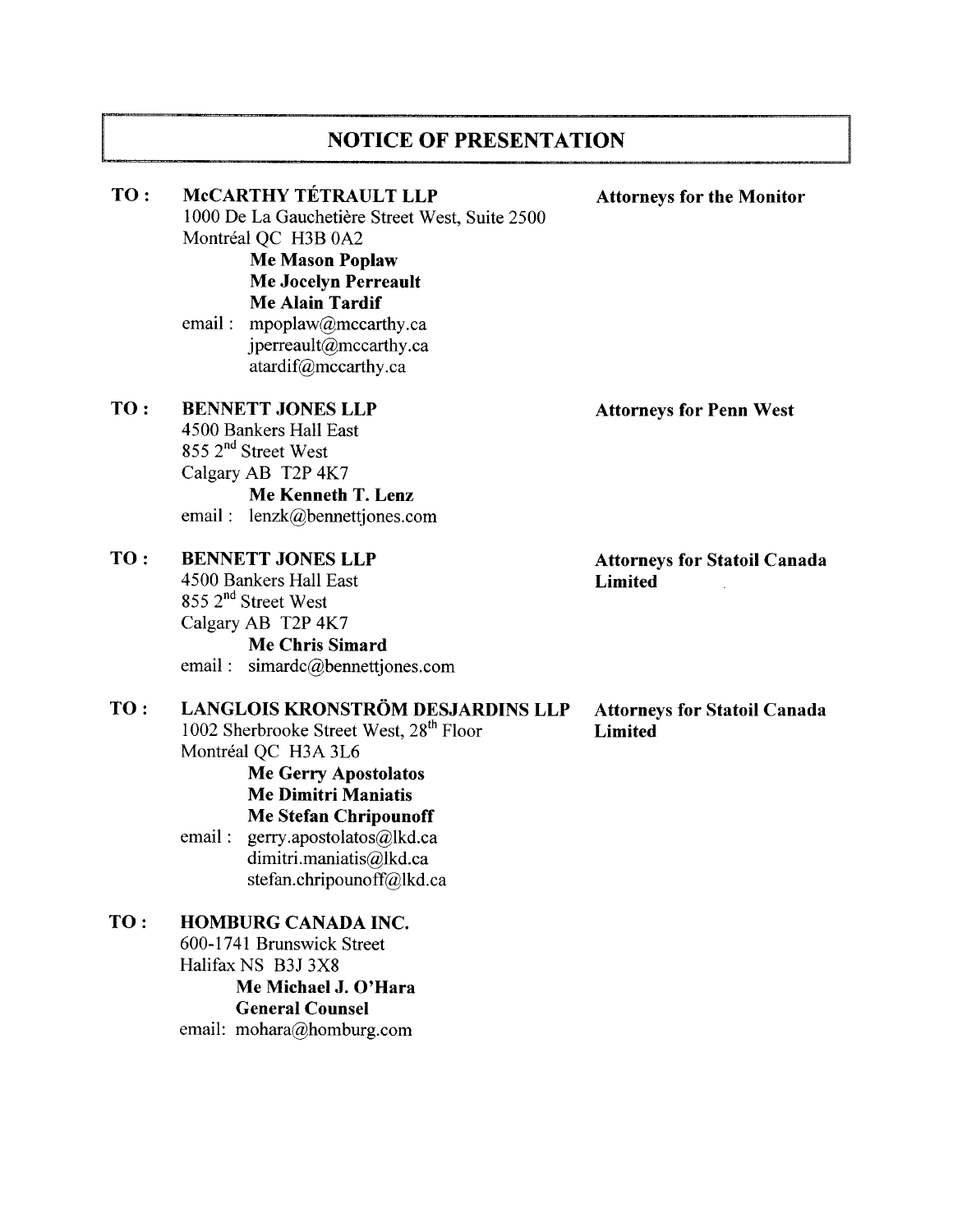### TO: **ARCAN RESOURCES LTD.** Suite 2200,  $500 - 4^{th}$  Avenue S.W. Calgary, Alberta T2P 2V6 Mr. Graeme Ryder, Vice-President, Finance and CFO

email:  $\text{gyder}(\widehat{a})$  arcanres.com

### TO: **BORDEN LADNER GERVAIS LLP** 1000 De La Gauchetière Street West, Suite 900 Montréal OC H3B 5H4

**Attorneys for BOS Solutions** Ltd., Canadian Tabular **Services Inc., Premier Petroleum Corp, Moe Hannah** McNeill LLP

Me Josef G. A. Krüger **Me Matti Lemmens** Me Mathieu Lévesque

- email:  $ikruger@blg.com$ mlemmens@blg.com malevesque@blg.com
- TO: **FIELD LAW**

 $400 - 604$  1<sup>St</sup> SW Calgary AB T2P 1M7 **Attorneys for Keywest** Projects Ltd., MHI Fund **Management Inc., STP Group** Canada Ltd. (formely **Neotechnology Consultants** Ltd.), Logan Completion **Systems Inc., CE Franklin** Ltd.

# Me Douglas S. Nishimura

email: dnishimura@fieldlaw.com

#### TO: **DAVIES WARD PHILLIPS & VINEBERG LLP**

1501 McGill College Avenue,  $26<sup>th</sup>$  floor Montréal OC H3A 3N9

**Me Denis Ferland** 

# **Me Christian Lachance**

email: dferland@dwpv.com clachance@dwpv.com

**Attorneys for HSBC Bank** Canada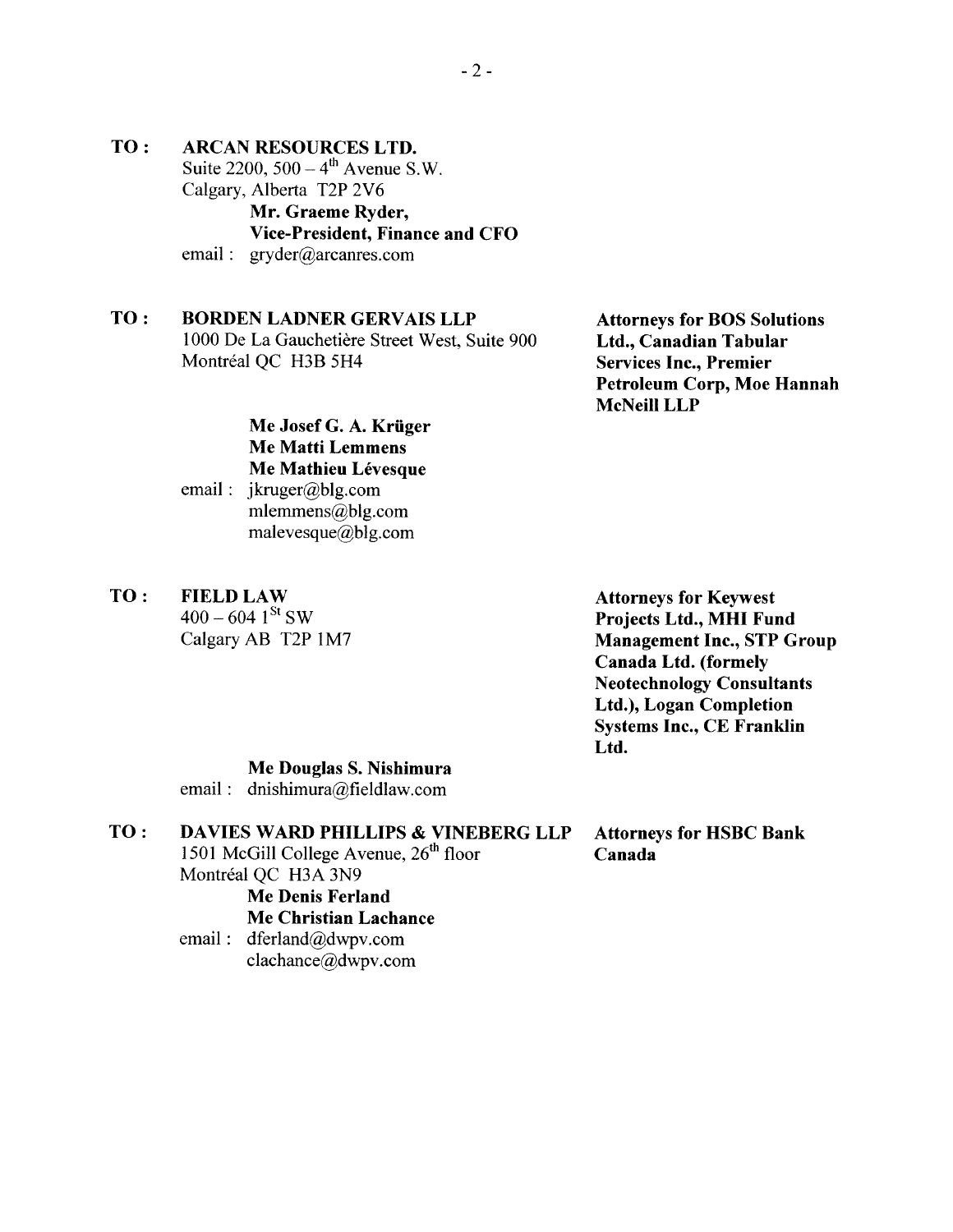**DAVIES WARD PHILLIPS & VINEBERG LLP** 1501 McGill College Avenue, 26<sup>th</sup> floor Montréal OC H3A 3N9

Me Louis-Martin O'Neill email:  $lmoneill@dwpv.com$ 

#### **DICKINSON WRIGHT LLP** TO:

TO:

222 Bay St., 18<sup>th</sup> Floor, PO Box 124 Toronto ON M5K 1H1 Me David P. Preger email:  $d$ preger@dickinsonwright.com

#### DE GRANPRÉ JOLI-CŒUR LLP TO:

2000 McGill College Avenue, Suite 1600 Montréal OC H3A 3H3

**Me Anne Lefebvre** email: a.lefebvre@diclegal.com

### TO: **FASKEN MARTINEAU DUMOULIN LLP**

Tour de la Bourse 800 Place Victoria, PO Box 242, Suite 3700 Montréal QC H4Z 1E9

## **Attorneys for Romspen Investment Corporation**

joint appearance with De Granpré

## **Attorneys for Romspen Investment Corporation**

joint appearance with Dickinson Wright

**Attorneys for Canmarc REIT** (formerlyHomburg Canada **REIT**), Homburg Canada **REIT Limited Partnership** and Homburg Canada REIT GP Inc. and, in their capacity a trustees of Canmarc REIT (formerly Homburg Canada REIT), Karen A. Prentice, Frank W. Matheson, James F. Miles, Wayne Heuff, John Levitt and Gérard A. Limoges

**Me Luc Morin** Me Robert Paré **Me Edmond Lamek** Me Alain Riendeau email: lmorin@fasken.com

rpare@fasken.com elamek@fasken.com ariendeau@fasken.com

#### TO: FISHMAN FLANZ MELAND PAQUIN LLP

1250 René-Lévesque Boulevard West, Suite 4100 Montréal OC H3B 4W8

Me Mark E. Meland email:  $mmeland@ffmp.ca$ 

**Attorneys for Cadillac Fairview Corporation Limited** 

### **Attorneys for Cominar REIT**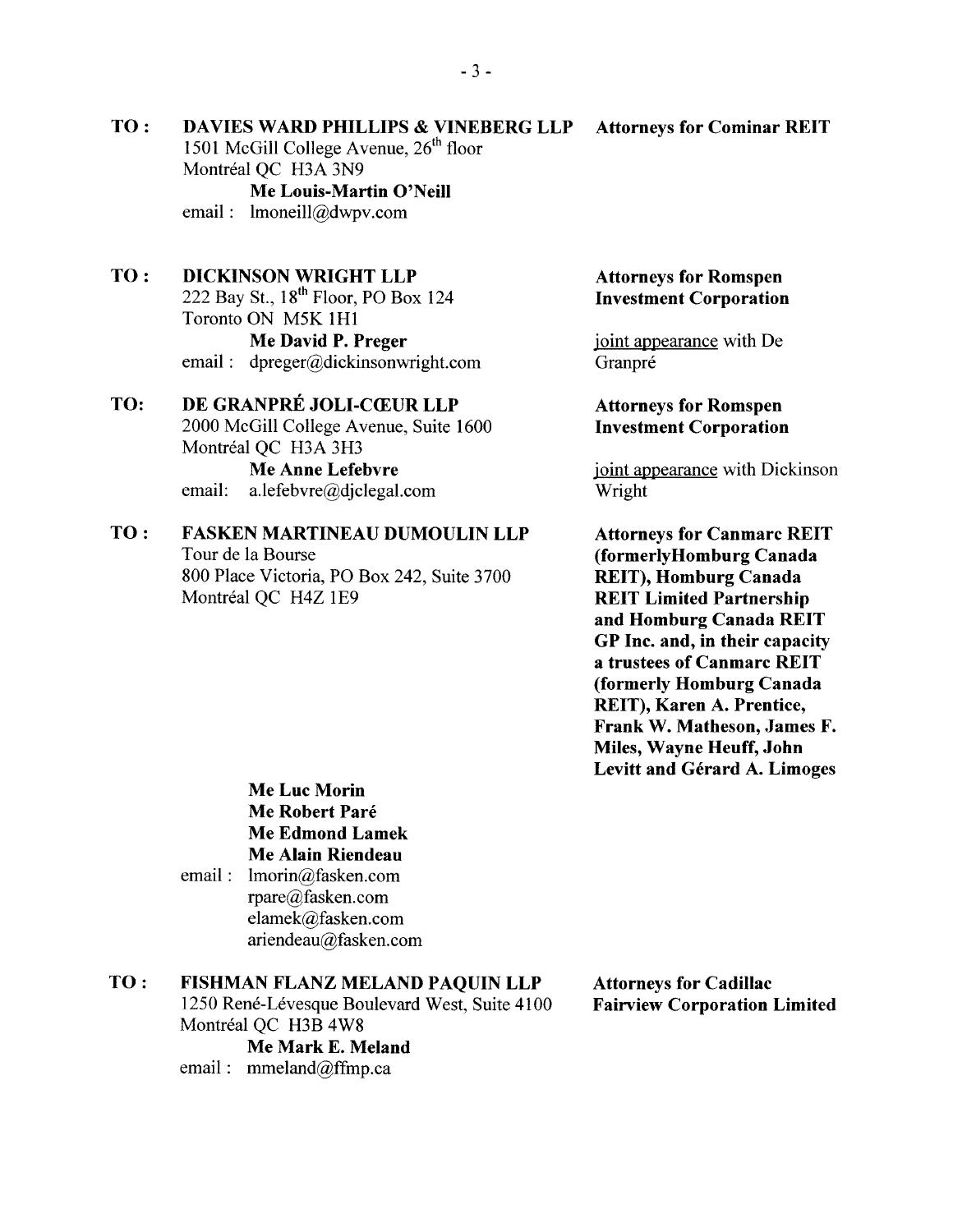TO: **FISHMAN FLANZ MELAND PAOUIN LLP** 1250 René-Lévesque Boulevard West, Suite 4100 Montréal OC H3B 4W8

Me Ronald M. Auclair email: rauclair@ffmp.ca

### TO: **STIKEMAN ELLIOTT**

1155 René-Lévesque Boulevard West Montréal QC H3B 3V2

> Me Guy P. Martel Me Joseph Reynaud Me Warren Katz Me Charles Nadeau **Me Claire Zikovsky** Me Danny Duy Vu Me Nathalie Nouvet

email: gmartel@stikeman.com jreynaud@stikeman.com wkatz@stikeman.com cnadeau@stikeman.com czikovsky@stikeman.com ddvu@stikeman.com nnouvet@stikeman.com

### **DENTONS CANADA LLP** TO: 1 Place Ville Marie, Suite 3900 Montréal QC H3B 4M7

**Me Louis Dumont Me Martin Poulin Me Jordan Deering** 

email: louis.dumont@dentons.com martin.poulin@dentons.com jordan.deering@dentons.com

#### TO: **HEENAN BLAIKIE LLP**

 $215 - 9$ <sup>th</sup> Avenue S.W., Suite 1900 Calgary AB T2P 1K3 Me Caireen E. Hanert **Me Nicholas Plourde** 

email: chanert@heenan.ca nplourde@heenan.ca

**Attorneys for Stichting** 

**Homburg Bonds** 

**Attorneys for Tucker** Wireline Services Canada Inc.

**Attorneys for Surge Energy** Inc.

**Attorneys for Stichting Homburg Capital Securities**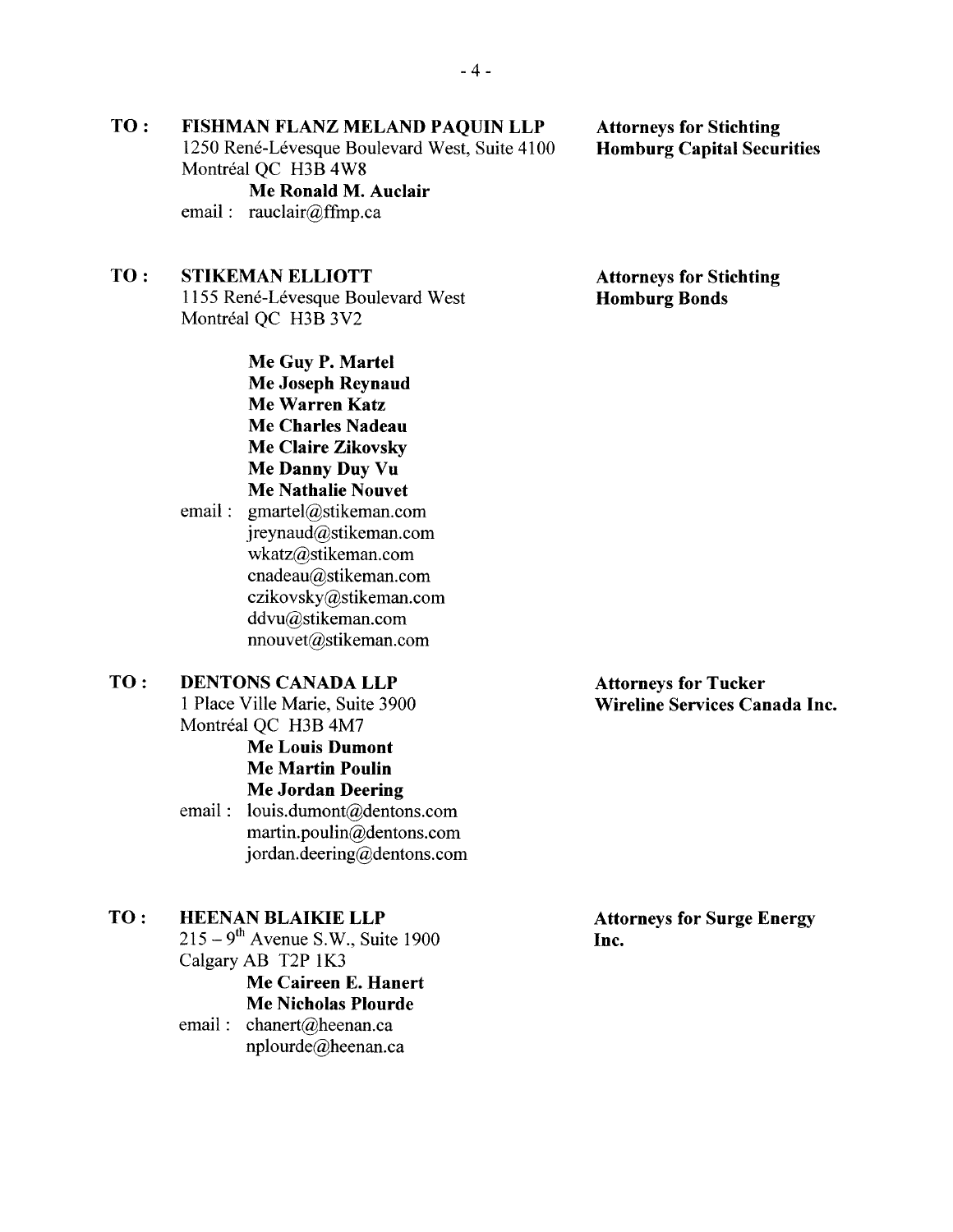### **Attorneys for Surge Energy** Inc.

**HEENAN BLAIKIE LLP** 1250 René-Lévesque Bouldevard West, Suite 2500 Montréal OC H3B 4Y1 **Me Michael Hanlon** email: mhanlon@heenan.ca

 $TO:$ **NORTON ROSE CANADA LLP** 

TO:

3700 Canterra Tower,  $400 - 3$ <sup>rd</sup> Avenue S.W. Calgary AB T2P 4H2

**Me Judson Virtue** email: jud.virtue@nortonrose.com

#### TO: **CATALYST CAPITAL GROUP INC.**

**Royal Trust Tower** 77 King Street West, Suite 4320 **POBox 212** Toronto ON M5K 1J3

# Gabriel de Alba

**Zach Michaud** 

email: gdealba@catcapital.com zmichaud@catcapital.com

#### TO: **McMILLAN LLP**

**Brookfield Place** 181 Bay Street, Suite 4400 Toronto ON M5J 2T3

Me Andrew J.F. Kent email: andrew.kent@mcmillan.ca

#### TO: **McMILLAN LLP**

1000 Sherbrooke Street West, Suite 2700 Montréal QC H3A 3G4

> Me Nicholas Scheib Me Marc-André Morin **Me Charles Chevrette** Me Rachel April Giguère **Me Stephen Eddy**

email: nicholas.scheib@mcmillan.ca marc-andre.morin@mcmillan.ca **Attorneys for Catalyst Capital** Group Inc.

**Attorneys for bcIMC Realty Corporation** 

**Attorneys for Catalyst Capital Group Inc.**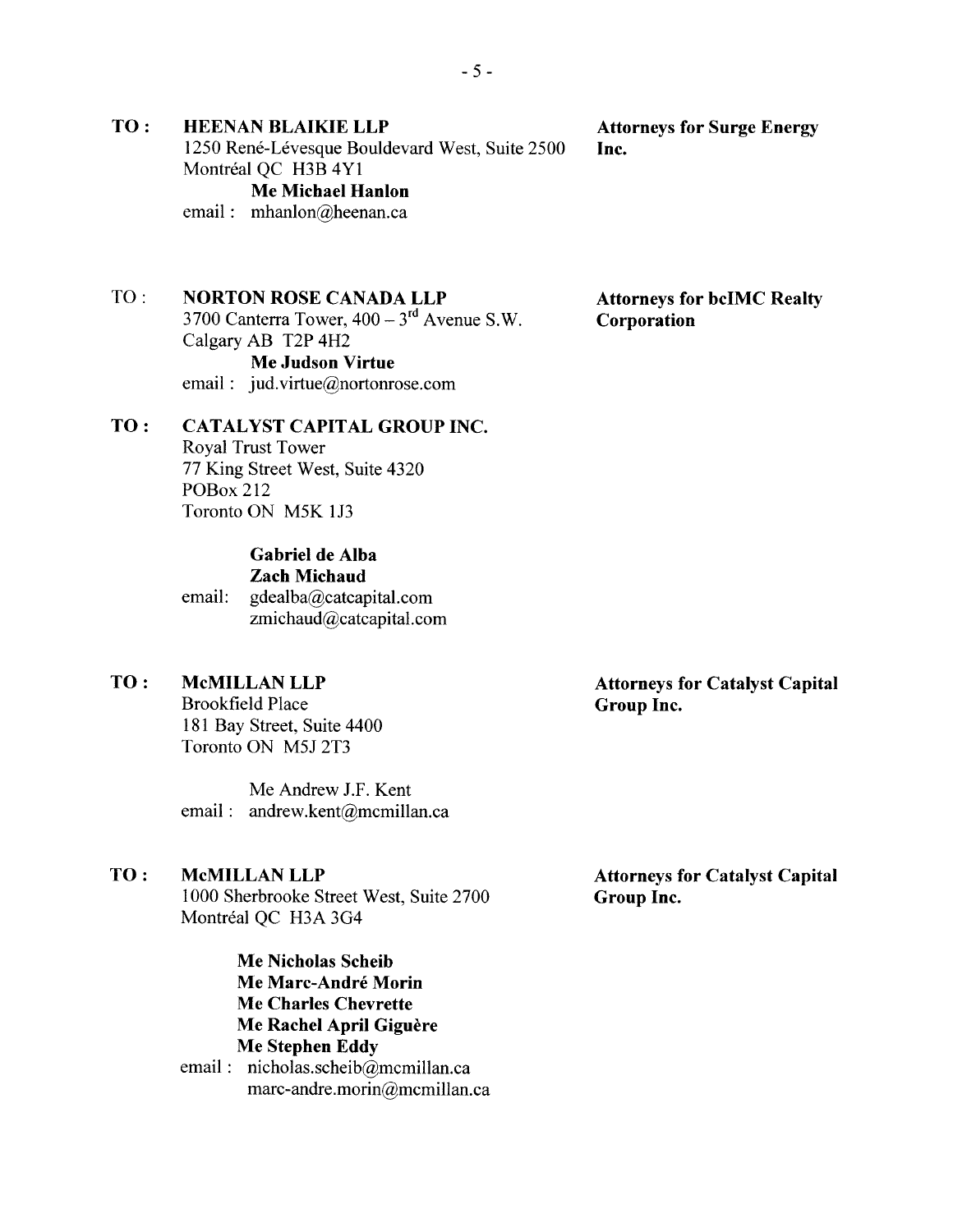charles.chevrette@mcmillan.ca rachel.april-giguere@mcmillan.ca stephen.eddy@mcmillan.ca

#### TO: **McMILLAN LLP**

1000 Sherbrooke Street West, Suite 2700 Montréal OC H3A 3G4

### Me Éric Vallières

email: eric.vallieres@mcmillan.ca

#### **NORTON ROSE CANADA LLP** TO:

1 Place Ville Marie, Suite 2500 Montréal OC H3B 1R1

## **Attorneys for Taberna** Europe CDO I PLC, Taberna Europe CDO II PLC, **Taberna Preferred Funding** VIII, Ltd and Taberna Preferred Funding VI, Ltd.

## Me Sylvain Rigaud **Me Arnold Cohen** Me Philippe Giraldeau

email: sylvain.rigaud@nortonrose.com arnold.cohen@nortonrose.com philippe.giraldeau@nortonrose.com

#### TO: **WALSH WILKINS CREIGHTON LLP**

2800 - 801 6th Avenue S.W. Calgary, Alberta T2P 4A3

### **Me Gary Befus**

email: gbefus@walshlaw.ca

#### TO: **STONES CARBERT WAITE WELLS LLP**

2000 Encor Place  $645 - 7$ th Avenue S.W. Calgary AB T2P 4G8

**Me Kelly Patrick Colborne** email: colborne@scwlawyers.com

 $\mathcal{L}$ 

**Attorneys for Lafarge Canada** Inc.

**Attorneys for NORR Architects Planners** 

## **Attorneys for DEGI Homburg Harris Limited Partnership**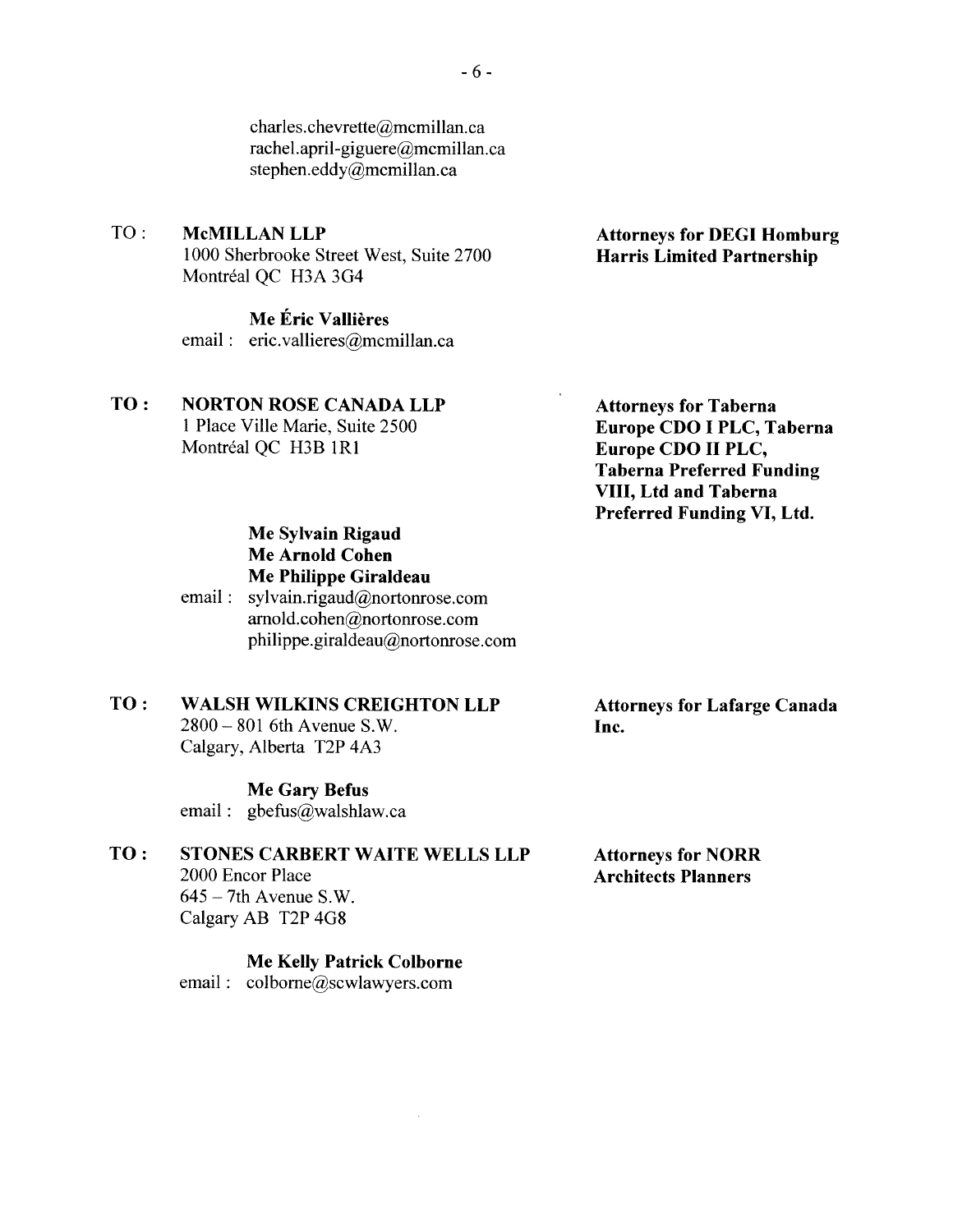### TO: **KUGLER KANDESTIN LLP** 1 Place Ville Marie, Suite 2101 Montréal QC H3B 2C6

**Me Gordon Levine** email: glevine@kugler-kandestin.com

#### TO: WELLS FARGO BANK, N.A.

**Corporate Trust Services** 9062 Old Annapolis Road MAC: N2702-011 Columbia, Maryland 21045 **William Fav Default & Restructuring Account Manager** email: bill.fay@wellsfargo.com

### $TO:$ **NOVA SCOTIA SECURITIES COMMISSION CIBC** Building 1809 Barrington Street, Suite 501 Halifax NS B3J 3K8

Me Stephanie Atkinson **Enforcement Counsel** 

email:  $atkinss@gov.ns.ca$ 

TO: **DEPARTMENT OF JUSTICE CANADA Tax Litigation Directorate Ouébec Regional Office** Guy-Favreau Complex, East Tower, 9th Floor 200 René-Lévesque Boulevard West Montréal OC H2Z 1X4 **Me Kim Sheppard** email:  $kim.sheppard@justice.gc.ca$ 

TO: THE LAW FIRM OF W. DONALD GOODFELLOW, O.C. 999 –  $8^{\text{th}}$  Street S.W., Suite 715 Calgary AB T2R 1J5 Me W. Donald Goodfellow Me Philip R. Biggar email:  $wdonald@goodfellowqc.com$  $pbiggar@goodfellowac.com$ 

**Attorneys for Centron Construction Corp.** 

## **Attorneys for Avison Young** Real Estate Alberta Inc.

Wells Fargo Bank N.A.

**Nova Scotia Securities Commission**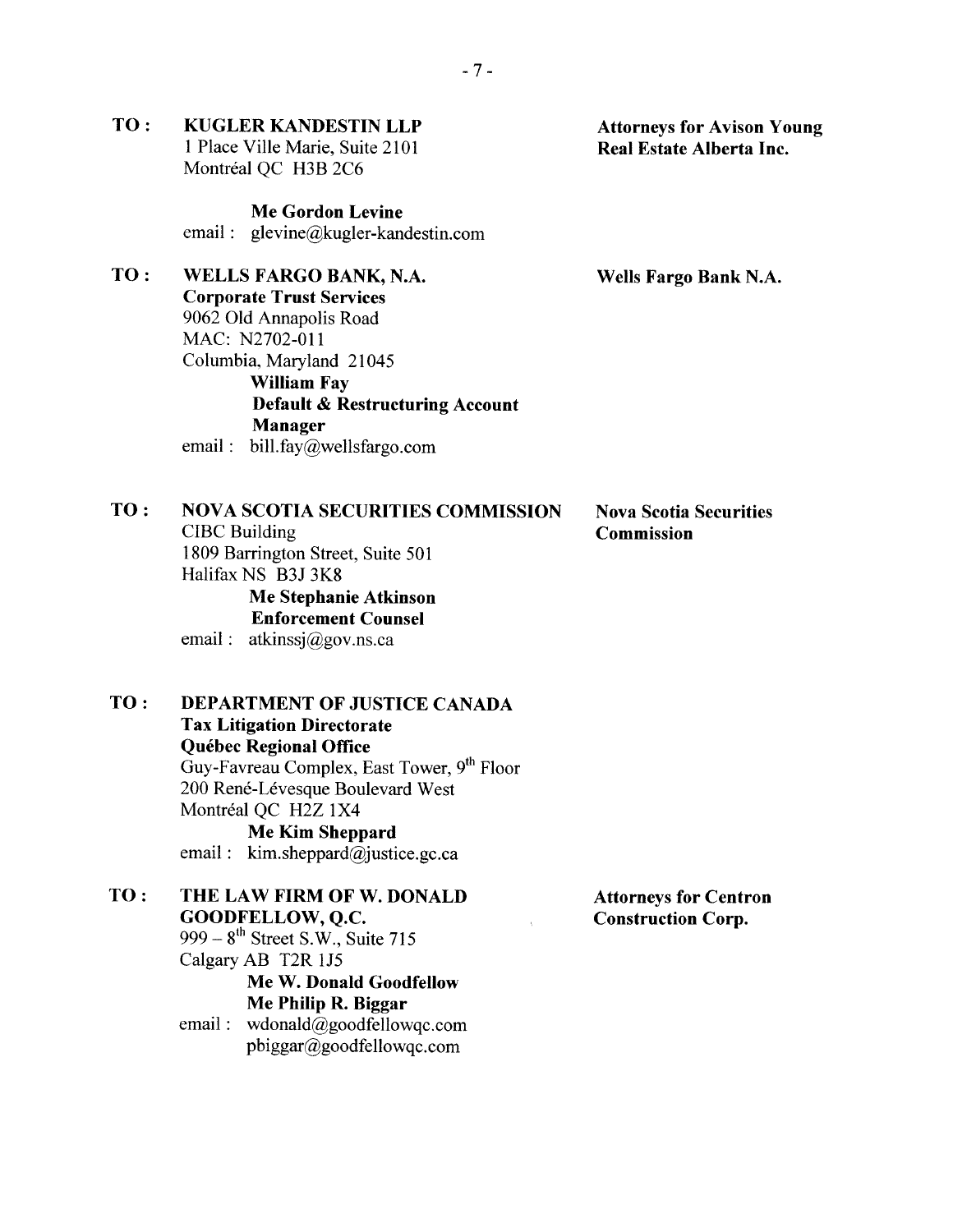- TO: **LAVERY, DE BILLY LLP** 1 Place Ville-Marie, Suite 4000 Montréal OC H3B 4M4 **Me Jonathan Warin** Me Jean-Yves Simard email:  $iwan@lavery.ca$ jysimard@lavery.ca TO: **DAVIS LLP** 1501 McGill College Avenue. Suite 1400 Montréal OC H3A 3M8 Me Mélanie Martel **Me Jean-Yves Fortin** 
	- **Me Brigitte Lenis** email: mmartel@davis.ca ivfortin@davis.ca blenis@davis.ca

# **Attorneys for Valbonne Real Estate B.V.**

#### TO: **IRVING MITCHELL KALICHMAN LLP**

Place Alexis Nihon, Tower 2 3500 De Maisonneuve Boulevard West, Suite 1400 Montréal QC H3Z 3C1 Me Peter Kalichman

email: pkalichman@imk.ca krenno@imk.ca

**Attorneys for Lafarge Canada** Inc. and Kai Construction Corp.

### TO: **McLENNAN ROSS LLP**

1000 First Canadian Centre 350-7<sup>th</sup> Avenue SW Calgary, AB T2P 3N9 Me James P. Flanagan email:  $iflanagan@mross.com$ 

**Attorneys for C&T Reinforcing Steel** 

TAKE NOTICE that the Motion for extension of the stay period and access to Restricted Cash will be presented for hearing and allowance in the Superior Court, commercial division, at the Montréal Courthouse, 1 Notre-Dame Street East, Montréal, on January 17, 2014, at 9:15 a.m., or so soon thereafter as counsel may be heard, and in a room to be announced.

Me Karim Renno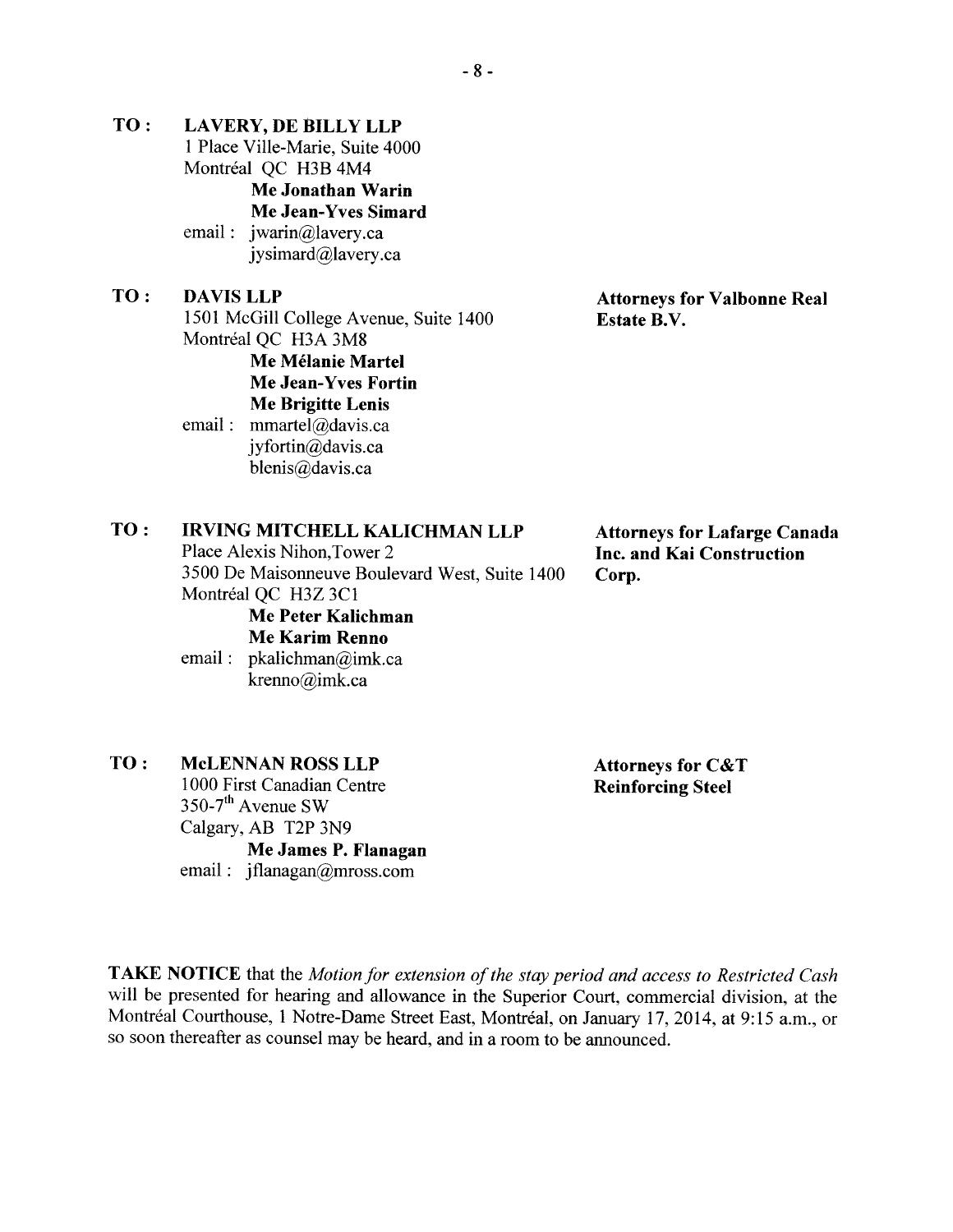PLEASE ACT ACCORDINGLY.

MONTRÉAL, January 15, 2014

OSLER, HOSKIN & HARCOURT LLP

Attorneys for the Debtors and Mises-en-cause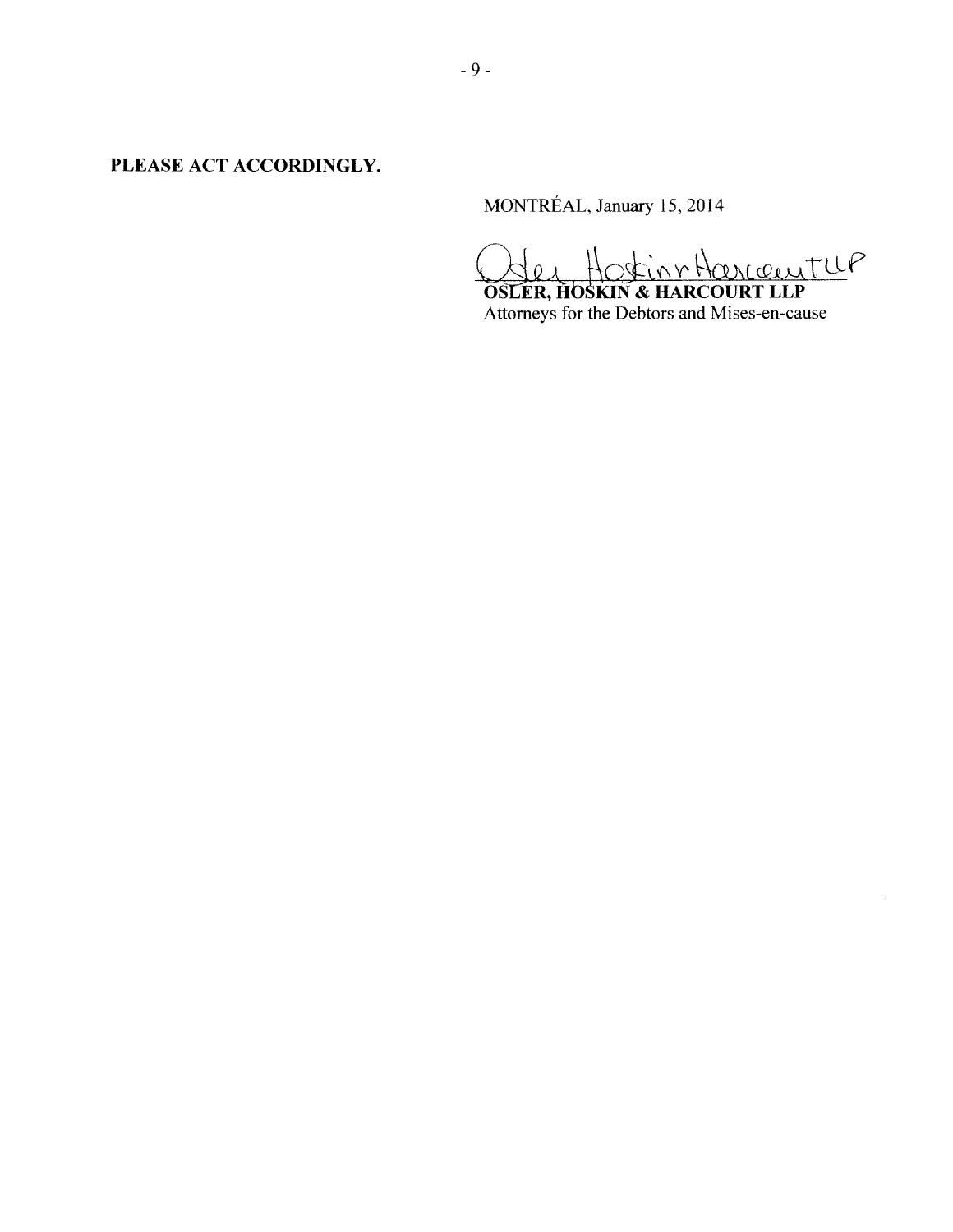# **CANADA** PROVINCE OF OUÉBEC **DISTRICT OF MONTRÉAL**

**SUPERIOR COURT** 

(Commercial Division) (sitting as a court designated pursuant to the Companies' Creditors Arrangement Act, R.S.C. 1985, c. C-36, as amended)

No.: 500-11-041305-117

# IN THE MATTER OF THE PLAN OF **COMPROMISE OR ARRANGEMENT OF:**

**Homburg Invest Inc. Homburg Shareco Inc. Churchill Estates Development Ltd. CP Development Ltd. North Calgary Land Ltd.** Homburg Management (Canada) Inc.

**Debtors / Petitioners** 

-and-

Homco Realty Fund (52) Limited Partnership Homco Realty Fund (61) Limited Partnership Homco Realty Fund (83) Limited Partnership **Homco Realty Fund (88) Limited Partnership Homco Realty Fund (89) Limited Partnership** Homco Realty Fund (92) Limited Partnership Homco Realty Fund (94) Limited Partnership Homco Realty Fund (96) Limited Partnership Homco Realty Fund (105) Limited Partnership Homco Realty Fund (121) Limited Partnership Homco Realty Fund (142) Limited Partnership Homco Realty Fund (190) Limited Partnership Homco Realty Fund (191) Limited Partnership Homco Realty Fund (199) Limited Partnership **Castello Development Ltd.** 

Mises-en-cause

-and-

Samson Bélair/Deloitte & Touche Inc.

**Monitor** 

### **LIST OF EXHIBIT**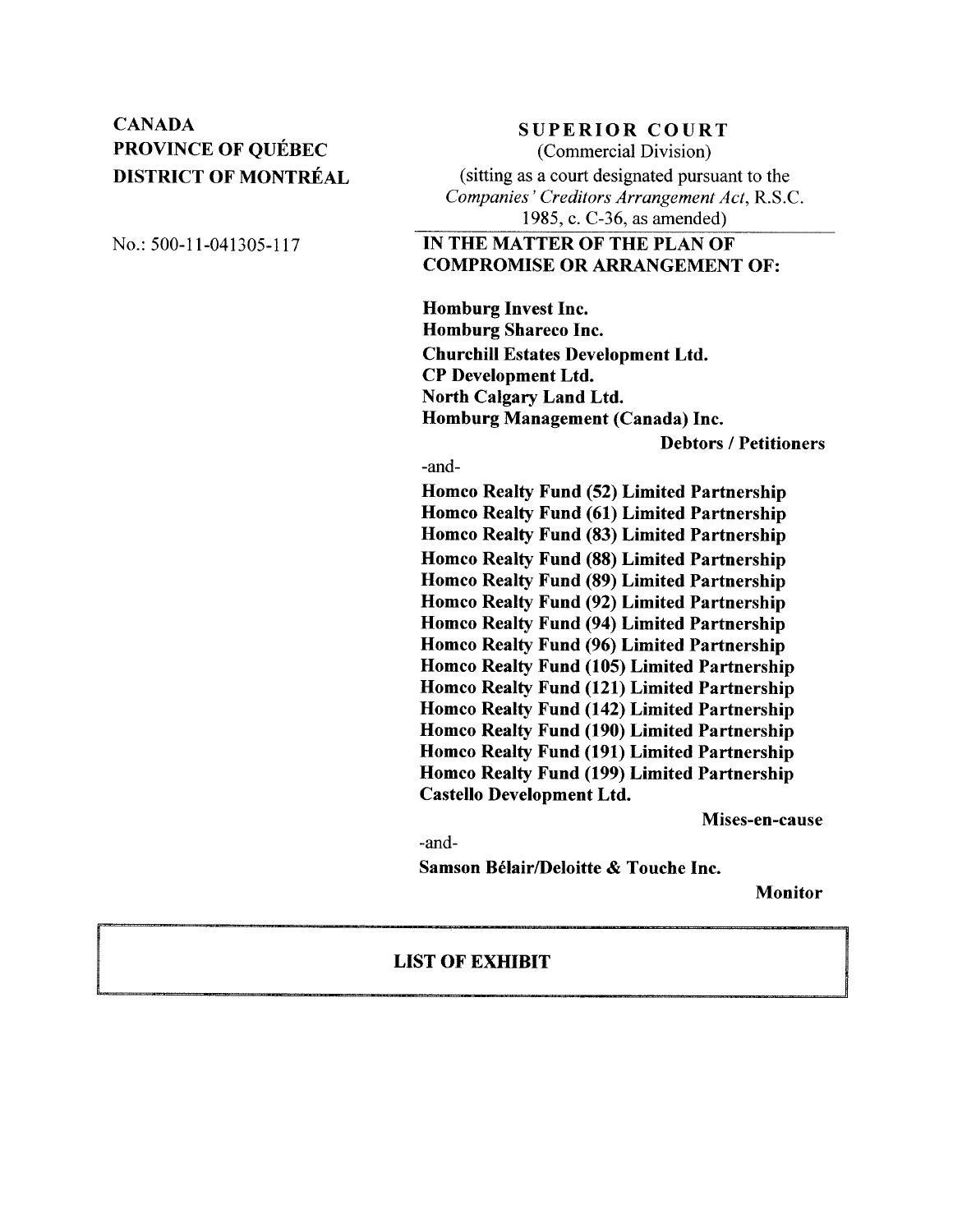**EXHIBIT P-1:** Press release issued on December 23, 2013;

MONTRÉAL, January 15, 2014

lee Hosting Harcourty P

**OSLER, HOSKIN & HARCOURT LLP** Attorneys for the Debtors and Mises-en-cause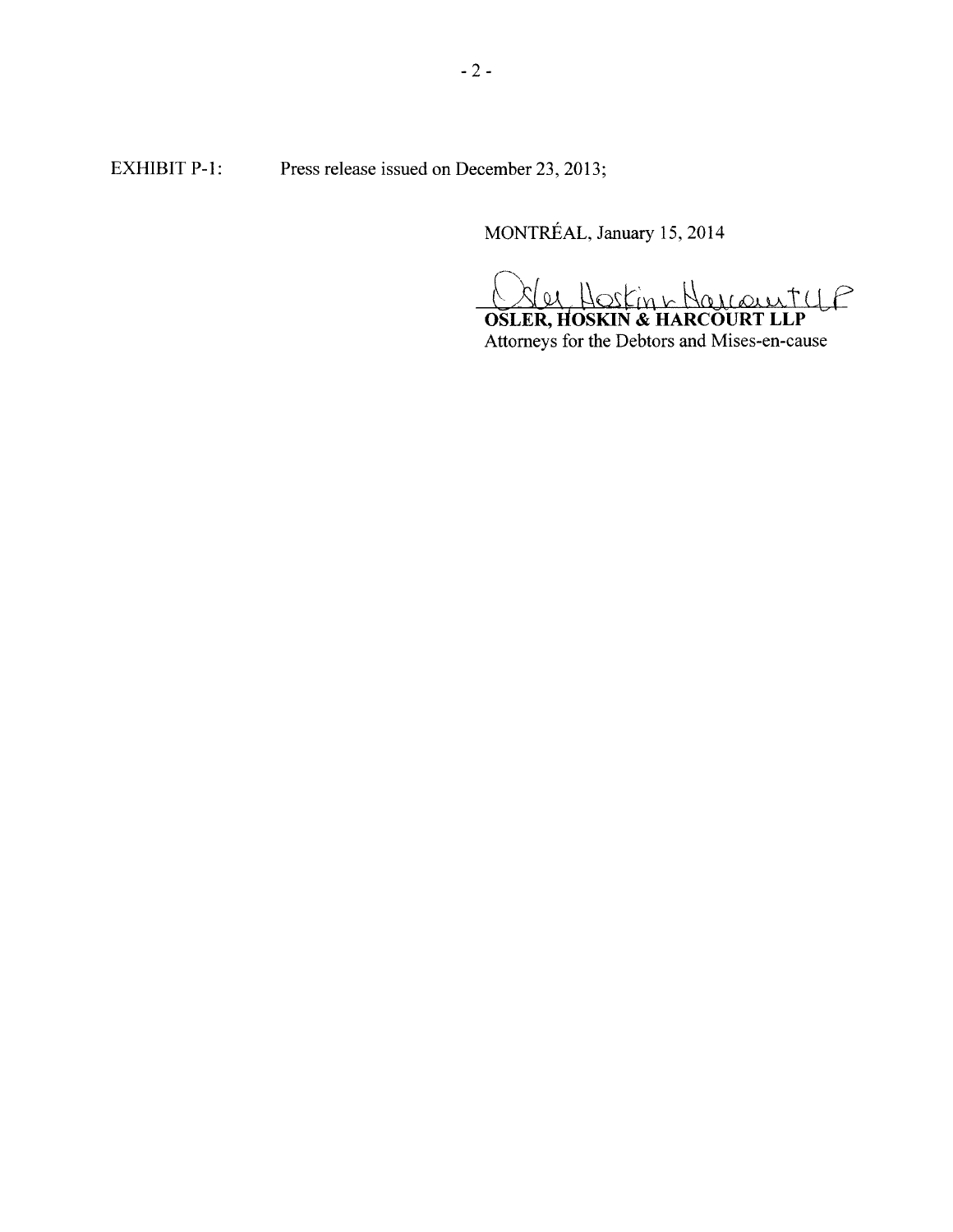# **EXHIBIT P-1**

Press release issued on December 23, 2013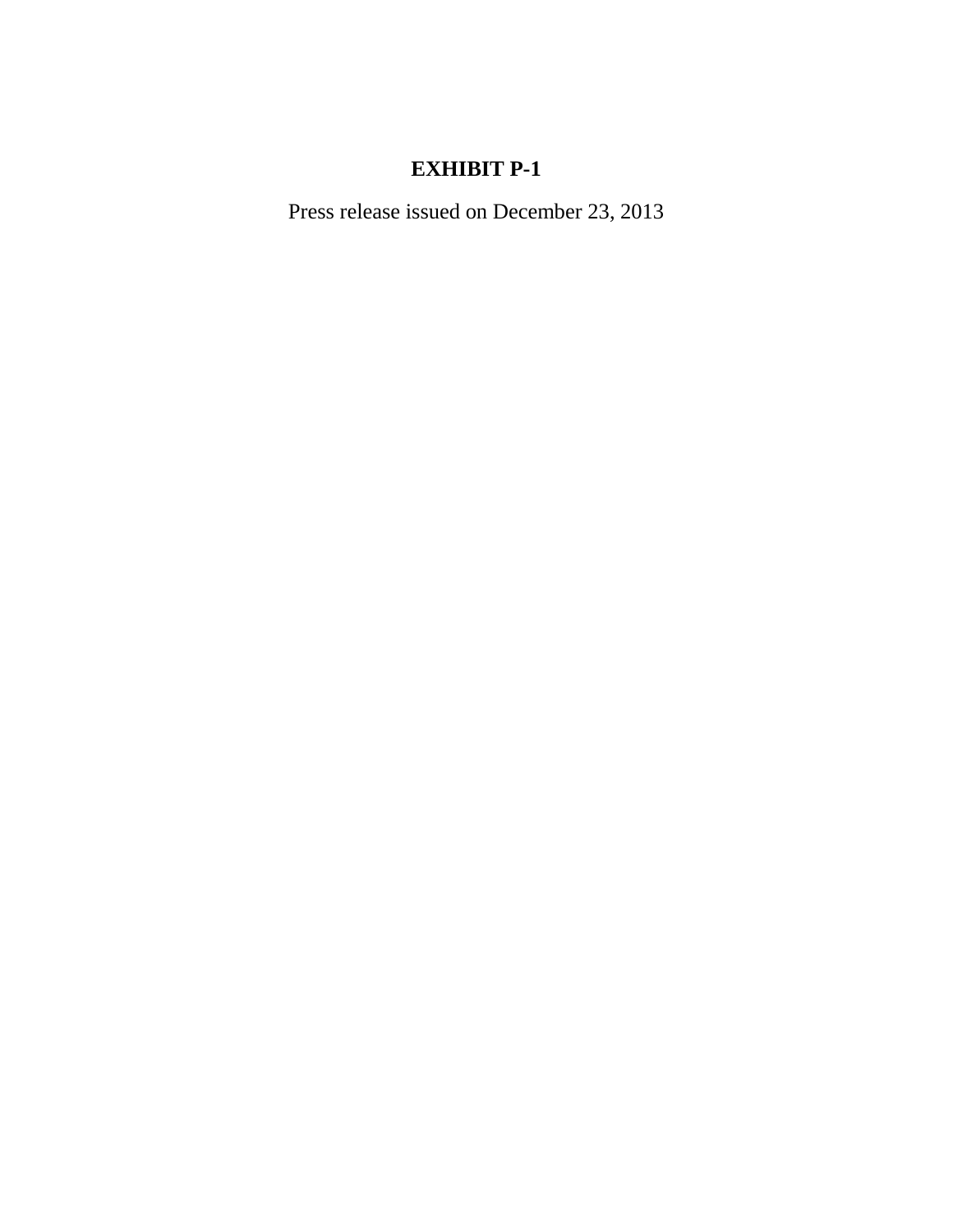### **Homburg Invest provides update on restructuring process**

### */NOT FOR DISTRIBUTION TO UNITED STATES NEWSWIRE SERVICES OR FOR DISSEMINATION IN THE UNITED STATES/*

MONTREAL, Dec. 23, 2013 /CNW Telbec/ - Homburg Invest Inc. ("**Homburg Invest**" or the "**Company**") today provided an update to its creditors on the Company's restructuring process under the Canadian *Companies' Creditors Arrangement Act* ("**CCAA**"), including revised timing regarding the implementation of the Third Amended and Restated Plan of Compromise and Reorganization of Homburg Invest Inc. and Homburg Shareco Inc. (the "**Plan**").

### **Plan Implementation**

As disclosed in greater detail in the Plan and in previous news releases, there are numerous conditions precedent to implementation of the Plan. The principal remaining condition is the issuance of a licence from the Dutch securities regulator, the *Autoriteit Financiële Markten* (the "**AFM**").

### *AFMlicence application*

As previously disclosed, in light of the enactment on July 22, 2013 of the European Alternative Investment Fund Managers Directive and of the three Level 2 Regulations supplementing it, Homburg Invest and Geneba Properties N.V. ("**Geneba**") were required to amend certain documents already filed with theAFM and to file additional documents regarding the application of Geneba for a licence as a property investment company in the Netherlands. This was completed by September 5, 2013.

Following the completion of the licence application, Homburg Invest, the Monitor and Geneba, have been in regular communication with the AFM and the Dutch Central Bank (*De Nederlandsche Bank* "**DNB**"), including meeting with representatives of the AFM to respond to their questions with regard to Geneba's licence application. The ongoing application process has taken more time than originally anticipated and theAFM indicated that it will not be issuing a licence to Geneba before the end of 2013. However, in light of their correspondence with representatives of the AFM, Homburg Invest, the Monitor and Geneba are confident that a licence will be granted by the AFM in early 2014.

As a result of the delay in the license application process, the implementation of the Plan will not occur in 2013. Although the Company is taking all steps to complete all conditions precedent as quickly as possible, including cooperating fully with theAFM and DNB application process, there can be no assurance as to the timing of implementation of the Plan.

### *Discussions with mortgage lenders*

Further to the developments regarding the timing of the implementation of the Plan, Homburg Invest has begun seeking the required extensions from certain of the mortgage lenders for whom a Plan implementation on or prior to December 31, 2013 was a condition precedent. At this time, Homburg Invest has received the necessary consent from two of its mortgage lenders and the Company and the Monitor expect to be able to obtain all other required consents.

More information about the CCAA restructuring process can be found on the Company's website at <http://www.homburginvest.com/> as well as on the Monitor's website at <http://www.deloitte.com/ca/homburg-invest>.

### **About Homburg Invest**

Homburg Invest owns a diversified portfolio of commercial real estate including office, retail, industrial and development properties throughout Canada, Europe and the United States.

### **Forward-Looking Statements**

This press release contains forward-looking information within the meaning of Canadian securities legislation. Forward-looking information or statements can be identified by use of forward-looking words such as "will", "expected" or the negative thereof or similar variations. The actual outcome of the events described using these statements could differ materially from that expressed or implied by such statements. Such statements are qualified in their entirety by the inherent risks and uncertainties surrounding future expectations. Some important factors that could cause actual results to differ materially from expectations include. among other things, the outcome of the ongoing restructuring process, delays in the CCAA proceedings, general economic and market factors, changes in government regulation and the factors described from time to time in the documents filed by Homburg Invest with the securities regulatory authorities in Canada including, in particular, the information circular sent by Homburg Invest to its creditors, a copy of which is also available on SEDAR at [www.sedar.com](http://www.sedar.com/). This cautionary statement qualifies all forward-looking statements attributable to Homburg Invest and persons acting on its behalf. Unless otherwise stated or required by applicable law all forward-looking statements speak only as of the date of this press release and Homburg Invest disclaims any obligation to update such *statements.*

SOURCE: Homburg Invest

%SEDAR: 00013330E

## **For further information:** *Media:* **Canada** Caroline Martel NATIONAL Public Relations (514) 843-2313 martel@national.ca **Netherlands** Heleen Jansen Cohn & Wolfe Tel 0031 (0)20 6768666 [heleen.jansen@cohnwolfe.nl](mailto:heleen.jansen@cohnwolfe.nl)

CO: Homburg Invest

CNW 10:00e 23-DEC-13